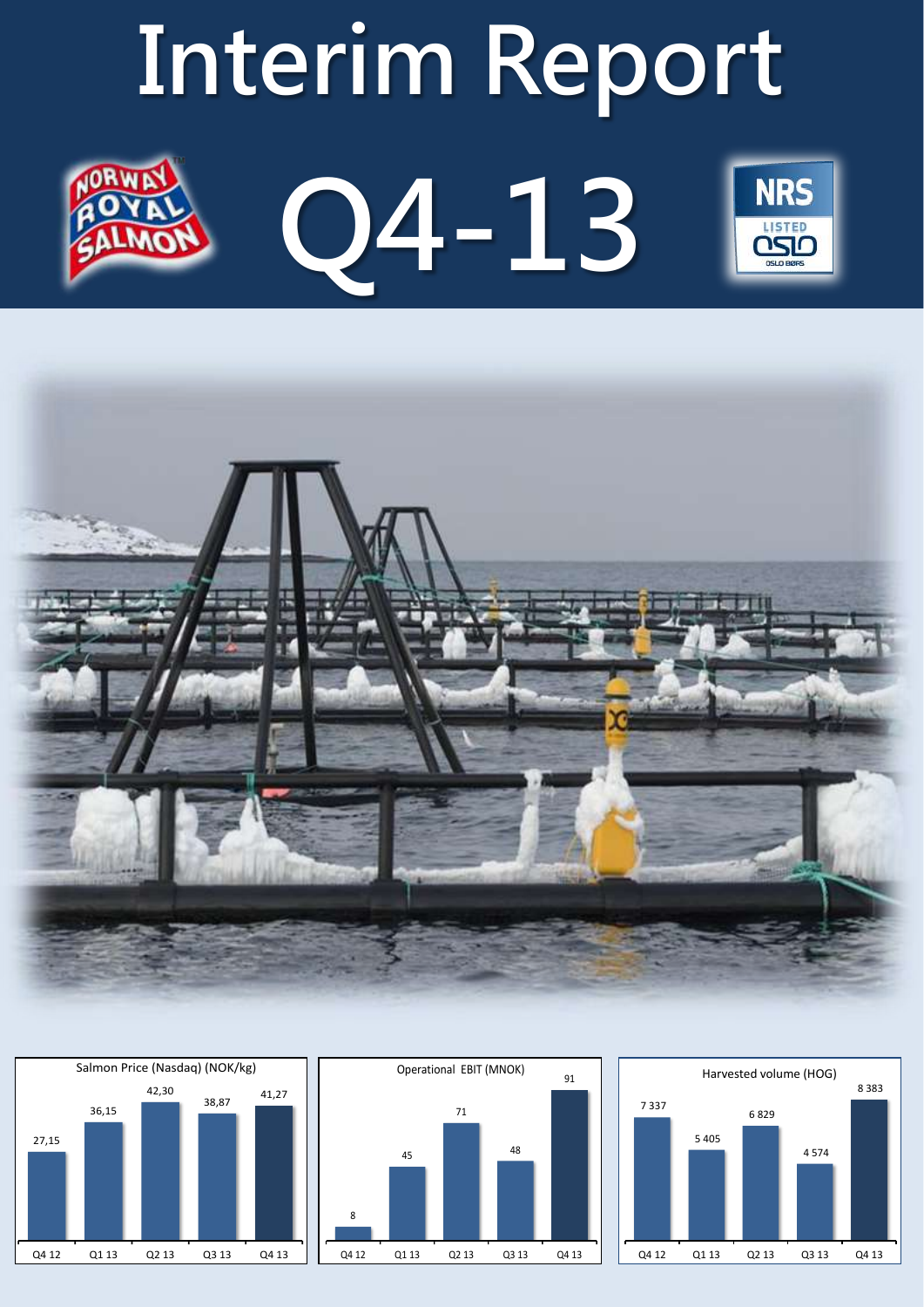

# HIGHLIGHTS Q4 2013

- $\triangleright$  The best quarterly and yearly result in NRS' history
	- o Operational EBIT of NOK 91.4 million (NOK 8.5 million) and NOK 256 for the year.
	- o Operational EBIT per kg of NOK 11.94 (NOK 1.80).
	- o Harvested volume of 8,383 tonnes (+ 14 per cent).
	- o Sold volume of 19,858 tonnes (+10 per cent).
- Continued strong salmon market driven by increased demand and low supply growth
	- o Historically high salmon prices throughout the quarter.
	- o Promising outlook with historically high forward prices.
- $\triangleright$  Reduced harvesting volume
	- o Planned harvest in December was reduced due to unforeseen events in Region North and low growth in Region South.
	- $\circ$  Estimated harvesting volume for 2014 is reduced to 29,000 tonnes due to low growth in Region South, and premature harvesting in Troms due to sea lice.
- $\triangleright$  Favourable refinancing with increased flexibility
- Dividend proposal of NOK 2.20 per share
	- o 41 per cent of earnings per share.

| <b>NORWAY ROYAL SALMON - KEY FIGURES</b>               | Q4      | Q4      | <b>FY</b>         | <b>FY</b>         |
|--------------------------------------------------------|---------|---------|-------------------|-------------------|
| (NOK '000)                                             | 2013    | 2012    | 2013              | 2012              |
| Operating revenues                                     | 851 450 | 543 003 | 2 603 712         | 1 744 266         |
| <b>Operational EBITDA</b>                              | 100 323 | 16 568  | 289 729           | 50 866            |
| <b>Operational EBIT</b>                                | 91 366  | 8 4 8 4 | 256 002           | 20 416            |
| EBIT                                                   | 95 594  | 6 7 7 4 | 350 727           | 69 844            |
| Income from associates                                 | 13 566  | 2 9 7 3 | 28 834            | 10 4 64           |
| EBT                                                    | 120 783 | $-1945$ | 396 292           | 40 748            |
| EPS (NOK) - before fair value adjustments<br>ROACE $1$ | 2,43    | $-0,30$ | 5,43<br>25,3%     | $-0,12$<br>2,1%   |
| Net cash flow from operating activities                | 38 037  | $-6558$ | 211 835           | $-2828$           |
| Investments in tangible fixed assets                   | 18 421  | 8 2 9 5 | 65 399            | 34 747            |
| Net interest-bearing debt<br>Equity ratio              |         |         | 453 883<br>42,4 % | 566 075<br>36,2 % |
| Volume harvested (HOG)                                 | 8 3 8 3 | 7 3 3 7 | 25 191            | 21 162            |
| Operational result per kg <sup>2)</sup>                | 11,94   | 1,80    | 11,12             | 2,25              |
| Volume sold                                            | 19858   | 18 115  | 62 141            | 57 673            |

1)ROACE: Return on average capital employed based on 4-quarters rolling EBIT aligned for fair

value adjustments / average (NIBD + Equity - Financial assets)

2) EBIT pre fair value adjustments for segments incl margin from sales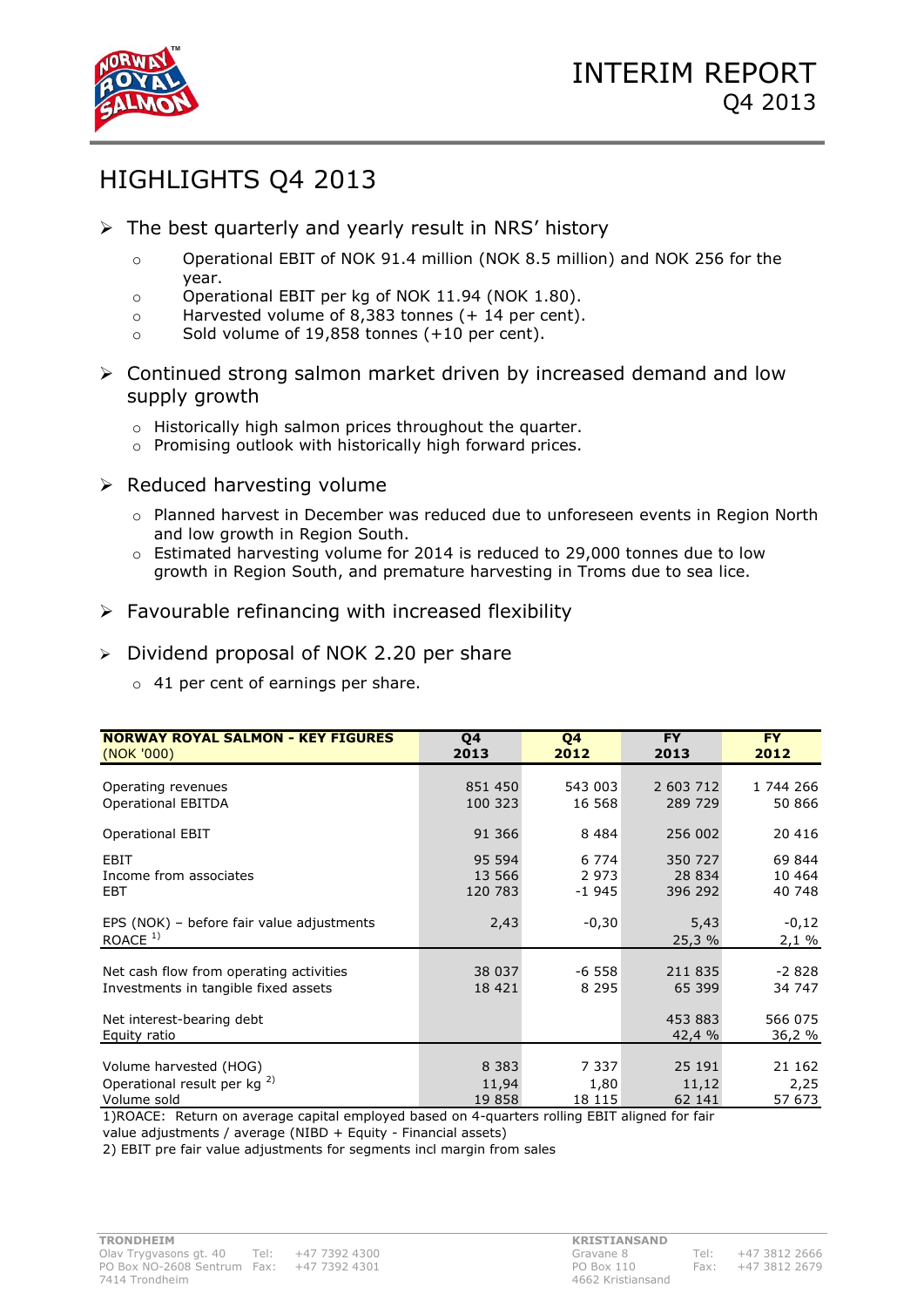

# FINANCIAL PERFORMANCE

(Figures in brackets = 2012, unless otherwise specified)

## Revenues and results

Norway Royal Salmon posted operating revenues of NOK 851.5 million (NOK 543.0 million) in the fourth quarter of 2013, a rise of 57 per cent against the corresponding prior-year period. Operational EBIT for the quarter was NOK 91.4 million (NOK 8.5 million), an increase of NOK 82.9 million. The increase in revenues and operational EBIT was mainly attributable to increased sales prices and increased volume. The Group recognised fair value adjustments of NOK 4.2 million (NOK -1.7 million), an increase of NOK 5.9 million.

The farming business harvested a total of 8,383 tonnes (7,337 tonnes) gutted weight in the quarter, an increase of 14 per cent against the corresponding quarter last year. Planned harvest in December was reduced due to unforeseen events, such as storms and a diesel leak at a harvesting plant. As prices were at the highest in December, this reduced average price achieved in the quarter. Including allocated margins from sales, Farming achieved an operational EBIT per kg of NOK 11.94 (NOK 1.80). The Sales business sold 19,858 tonnes (18,115 tonnes), an increase of 10 per cent.

## Financial items and share of profit from associates

Income from associates totalled NOK 13.6 million (NOK 3.0 million) in the fourth quarter. NRS' share of fair value adjustments of the biomass after tax amounted to NOK 0.3 million (NOK 1.4 million). Associated farming companies harvested a total of 3,302 tonnes, 1,657 tonnes more than last year. NRS share of the above figure amounts to 1,193 tonnes, an increase of 587 tonnes.

A profit of NOK 18.8 million were posted on TRS agreements on own shares during the quarter. Net interest expenses for the period were NOK 7.1 million (NOK 9.9 million), a reduction of NOK 2.7 million.

## Balance sheet

At the end of the reporting period, total assets amounted to NOK 2,052 million, an increase of NOK 135 million from the prior quarter end. The rise in total assets is attributable to a number of factors. The Group's receivables increased by NOK 169.0 million. The Group's bank deposits increased by NOK 5.0 million, and fixed assets by NOK 16.4 million. Fair value adjustments of the biomass increased by NOK 3.1 million, while inventories and biomass at cost decreased by an aggregate NOK 58.4 million. The net decrease in inventories and biological assets was NOK 55.3 million.

The Group's net interest-bearing debt increased by NOK 10.0 million, from NOK 443.9 million at the end of the previous quarter to NOK 453.9 million as of 31 December 2013. The rise was attributable to an increase in net working capital of NOK 61.3 million, investments in fixed assets of NOK 18.4 million and paid dividend of NOK 43.5 million. An operational EBITDA of MNOK 100.3 million, realised profit on TRS-agreements of NOK 13.6 million and dividend received from an associated company of NOK 6.1 million had the opposite effect on the net interest-bearing debt.

As of 31 December 2013 the Group's equity totalled NOK 869.0 million, an increase of NOK 112.6 million from the end of the previous quarter. The increase is attributable to total comprehensive income of NOK 112.3 million. At the end of the fourth quarter the equity ratio was 42.4 per cent. At the end of 2013, the Group has NOK 223 million (NOK 385 million) tax losses carried forward.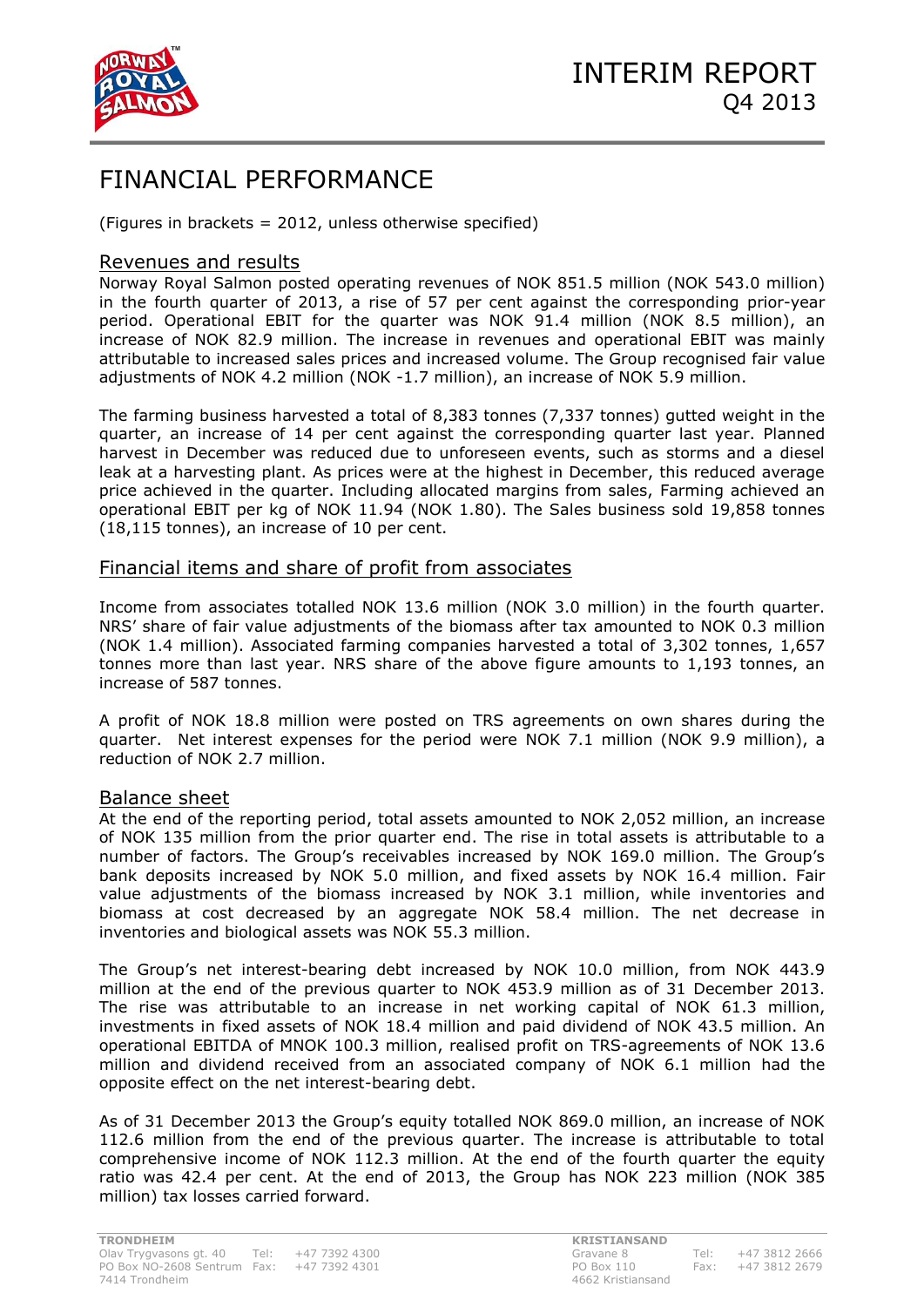



## Statement of cash flow

The Group's operating activities generated a positive cash flow of NOK 38.0 million during the quarter, which represents an increase of NOK 44.6 million compared with the corresponding prior-year quarter. The positive cash flow is attributable to a positive operational EBIT of NOK 91.4 million, an increase in accounts payables of NOK 60.6 million, and a reduction in inventories of NOK 50.3 million. An increase in receivables of NOK 169.0 million had an adverse effect on the cash flow.

Net cash inflows in connection with investing activities in the fourth quarter amounted to NOK 1.6 million (outflow of NOK 6.9 million), and is related to payments of NOK 18.4 million from investments in fixed assets, a cash inflow of NOK 13.6 million from the realisation of TRS agreements and dividend received from an associated company of NOK 6.1.

The net cash outflow from financing activities totalled NOK 34.6 million (cash inflow of NOK 10.6 million) in the fourth quarter. Leasing liabilities rose by NOK 6.6 million and the bank overdraft facility rose by NOK 21.1 million. Interests paid and instalments amounted to NOK 6.3 million and NOK 12.7 million respectively. In addition a dividend of MNOK 43.5 was paid.

# SEGMENT INFORMATION

The Group is organised into two business areas; Farming and Sales. The performance of the two business areas is monitored with the overall objective of maximising Operational EBIT per kg and margins.

The Farming business is divided into two geographical segments; Region North and Region South. Norway Royal Salmon monitors overall value creation from operations based on the salmon's source of origin. Consequently, external reporting focuses on measuring the overall profitability of the harvested volume based on source of origin (Operational EBIT/kg). For this reason the contribution from the sales operations is allocated to Region North and Region South based on the volume harvested in the respective segments.

The Group owns 25 licences for the production of farmed salmon, divided between 19 licences in Region North, which comprises fish farming facilities located in Senja and western Finnmark, and 6 licences in Region South, which comprises fish farming facilities located in the area around Haugesund.

The business posted sales revenues of NOK 846.7 million in the fourth quarter of 2013 (NOK 543.0 million), an increase of 56 per cent. The spot price (NASDAQ) for superior quality during the quarter was NOK 41.27 per kg gutted weight, an increase of 6 per cent from the third quarter of 2013 and an increase of 52 per cent compared with the fourth quarter of 2012. The sales operations experienced an increase in sales volumes of 10 per cent compared with the corresponding prior-year period. A total of 19,858 tonnes (18,115 tonnes) were sold in the fourth quarter. The Sales business achieved EBIT before open fixed-price contracts of NOK 5.1 million, which equates to NOK 0.26 (NOK 0.14) per kg sold volume in the period. NRS has chosen to increase the provision for doubtful receivables in the quarter, which reduced EBIT by NOK 5.8 million. The loss on open fixed-price contracts was NOK 5.8 million in the quarter, which corresponds to NOK -0.29 per kg sold volume. Consequently, the Sales business achieved an operational EBIT of NOK -0.7 million (NOK 2.6 million). A new system for the reporting open fixed-price contracts has been adopted since the first quarter of 2013. Prior to this, open fixed-price contracts were recognised in the Farming business. The figures from 2012 have not been restated.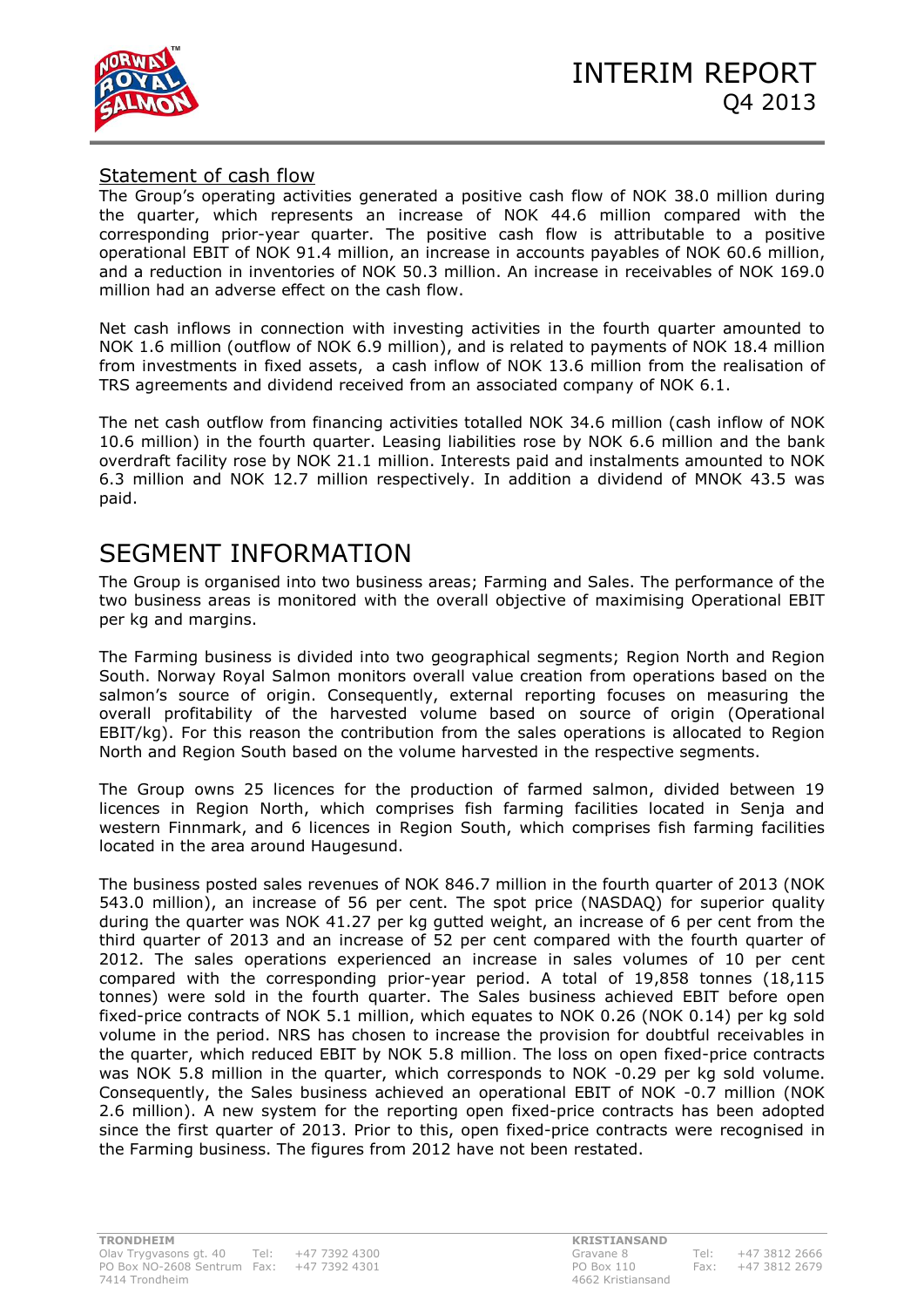

The Farming operations harvested 8,383 tonnes (7,337 tonnes) in the fourth quarter, an increase of 10 per cent. The estimated harvest volume for 2014 is 29,000 tonnes.

| <b>SEGMENT SUMMARY</b>     |                                   | 04 2013                                  | <b>YTD 2013</b>                   |                                          |  |  |
|----------------------------|-----------------------------------|------------------------------------------|-----------------------------------|------------------------------------------|--|--|
| (NOK '000)                 | <b>Operational</b><br><b>EBIT</b> | <b>Operational</b><br><b>EBIT</b> per kg | <b>Operational</b><br><b>EBIT</b> | <b>Operational</b><br><b>EBIT</b> per kg |  |  |
| Farming                    | 100 768                           | 12,02                                    | 295 102                           | 11,71                                    |  |  |
| Sales                      | 5 1 3 8                           | 0,61                                     | 19 832                            | 0,79                                     |  |  |
| Open fixed price contracts | $-5795$                           | $-0,69$                                  | $-34809$                          | $-1,38$                                  |  |  |
| <b>Sum segments</b>        | 100 111                           | 11,94                                    | 280 125                           | 11,12                                    |  |  |
| Volume harvested (tonnes)  | 8 3 8 3                           |                                          | 25 191                            |                                          |  |  |

## Region North

Operational EBIT came in at NOK 78.8 million (NOK 9.0 million), an increase of NOK 69.8 million compared with the same quarter last year. Operational EBIT per kg from the Farming operations amounted to NOK 12.78 (NOK 1.70).

6,204 tonnes (4,397 tonnes) were harvested in the region in the fourth quarter, an increase of 41.1 per cent. Planned harvest in December was prevented by unforeseen events, such as storms and a diesel leak at a harvesting plant. As prices were at the highest in December, this reduced average price achieved in the quarter. The average achieved price for the Farming operations was NOK 12.86 per kg higher than in the corresponding period last year. EBIT before open fixed-price contracts from sales improved operational EBIT by NOK 0.61 per kg. Fixed-price contracts represent 7 per cent of the sold volume in the quarter. The realised price on the fixed-price contracts was lower than the market price and reduced operational EBIT per kg by NOK 0.69 in the quarter. This results in a net contribution from Sales of NOK -0.08 per kg.

Production cost for harvested fish was NOK 0.33 higher than in the third quarter of 2013. The growth in the quarter has been as expected. As a result of more lice treatments than normal, especially in Troms, has led to higher than normal costs. In Troms the harvest of fish of the 2012 generation has been accelerated, due to challenges with sea lice. This year's release of fish to the sea has gone very well and the biological situation is better than normal.

| <b>KEY FIGURES</b>                            | Q4      | <b>Q4</b> | <b>FY</b> | <b>FY</b> |
|-----------------------------------------------|---------|-----------|-----------|-----------|
| (NOK'000)                                     | 2013    | 2012      | 2013      | 2012      |
| Operating revenues                            | 626 738 | 325 354   | 2 097 896 | 1 150 766 |
| <b>Operational EBITDA</b>                     | 85 072  | 14 501    | 263 725   | 55 444    |
| <b>Operational EBIT</b>                       | 78 796  | 9 0 3 9   | 240 330   | 35 195    |
| Investment in tangible and intangible assets  | 14 952  | 6913      | 48 9 29   | 30 378    |
| Volume harvested (tonnes)                     | 6 204   | 4 3 9 7   | 20 491    | 13 944    |
| Operational EBIT per kg farming               | 12,78   | 1,70      | 12,33     | 1,54      |
| Operational EBIT per kg Sales incl. contracts | $-0,08$ | 0,35      | $-0,60$   | 0,98      |
| Total operational EBIT per kg                 | 12,70   | 2,06      | 11,73     | 2,52      |

The estimated harvest volume for 2014 is 22,800 tonnes.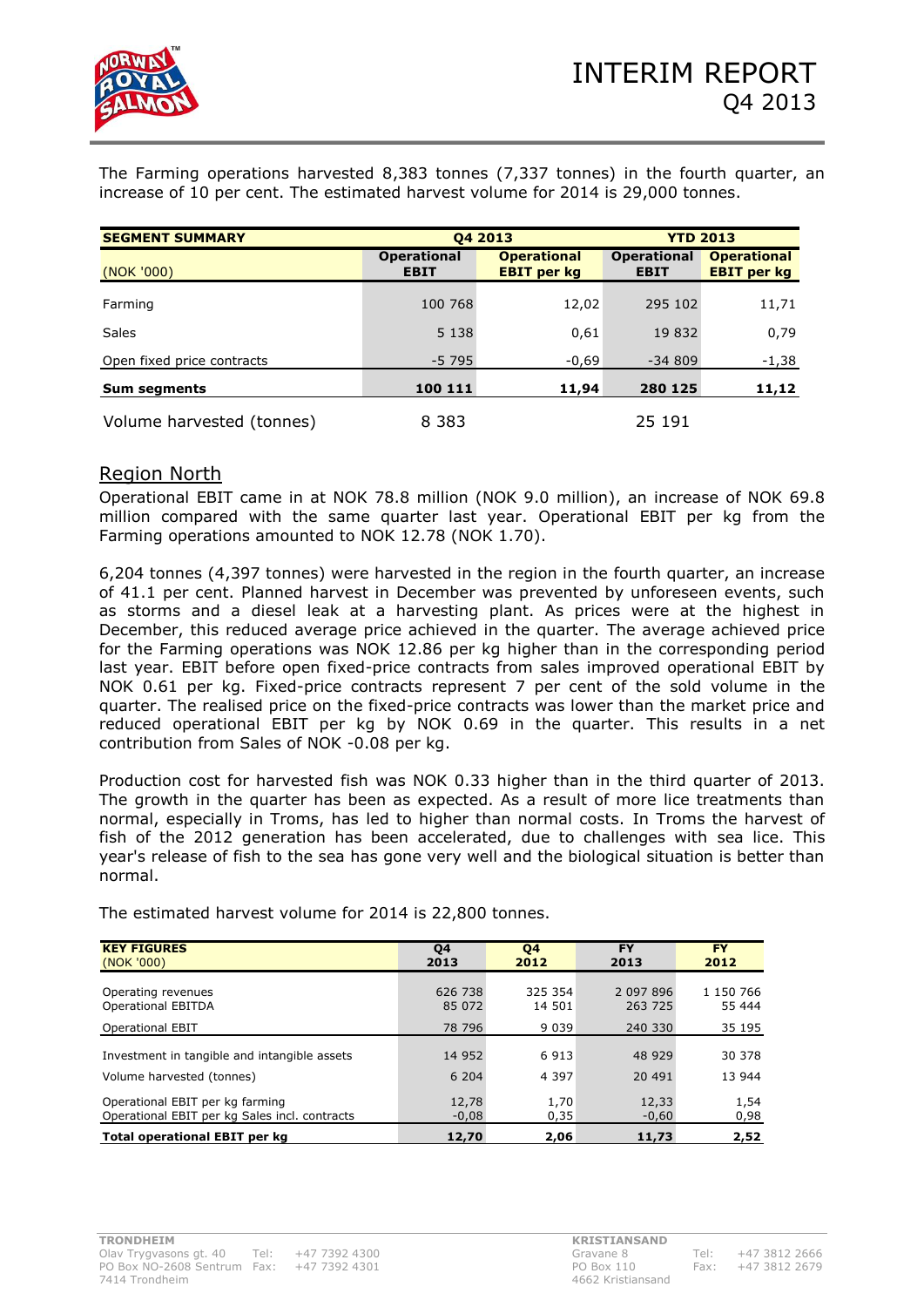

# Region South

Operational EBIT came in at NOK 21.3 million (NOK 4.1 million), an increase of NOK 17.1 million, while operational EBIT per kg from the Farming operations amounted to NOK 9.86 (NOK 1.07).

2,179 tonnes (2,940 tonnes) were harvested in the region in the fourth quarter, an increase of 25.9 per cent. The Farming operations achieved a price NOK 13.06 per kg higher than in the corresponding prior-year period. EBIT before open fixed-price contracts from sales improved operational EBIT by NOK 0.61 per kg. Fixed-price contracts represent 7 per cent of sold volume in the quarter. The realised price on fixed-price contracts was lower than the market price and reduced operational EBIT per kg by NOK 0.69 in the quarter. This resulted in a net contribution from sales of NOK -0.08 per kg.

The production cost for harvested fish was significantly higher than in the third quarter, and not on a level that was expected. The fish has had PD with increased mortality and in addition has the feed conversion ratios been on a historically high level. Challenges with ADG and lice have contributed to growth and survival rate being significantly lower than expected. Unfortunately NRS experienced an escape of fish from one of the sites. The escape was discovered after a storm in December. Counting of the fish revealed that about 68,000 salmon had escaped. The site and equipment was certified. We apologize for the incident and have had a thorough review of the incident to prevent escapes to happen again. Segment Region South has not been charged with the costs of the escape, but NOK 2.2 million are recognised on group level.

| <b>KEY FIGURES</b><br>(NOK '000)                                                 | Q4<br>2013        | Q4<br>2012      | <b>FY</b><br>2013 | <b>FY</b><br>2012 |
|----------------------------------------------------------------------------------|-------------------|-----------------|-------------------|-------------------|
| Operating revenues<br><b>Operational EBITDA</b>                                  | 219 928<br>23 956 | 217 455<br>6806 | 435 507<br>50 018 | 592 501<br>22 553 |
| <b>Operational EBIT</b>                                                          | 21 316            | 4 1 8 4         | 39 795            | 12 3 5 3          |
| Investment in tangible and intangible assets                                     | 3 4 1 5           | 1815            | 16 431            | 4 3 6 7           |
| Volume harvested (tonnes)                                                        | 2 1 7 9           | 2 940           | 4 700             | 7 2 1 8           |
| Operational EBIT per kg farming<br>Operational EBIT per kg Sales incl. contracts | 9,86<br>$-0,08$   | 1,07<br>0,35    | 9,04<br>$-0,57$   | 0,64<br>1,07      |
| <b>Total operational EBIT per kg</b>                                             | 9,78              | 1,42            | 8,47              | 1,71              |

The estimated harvest volume for 2014 is 6,200 tonnes.

# SHARES

As of 31 December 2013 Norway Royal Salmon ASA had 43,572,191 shares, allocated among 703 shareholders, an increase of 132 from the end of the previous quarter. At the end of the quarter the group had 30,085 treasury shares. The share price increased from NOK 31.50 at the end of September 2013 to NOK 37.00 at the end of December 2013. 3,010,161 shares were traded during the quarter.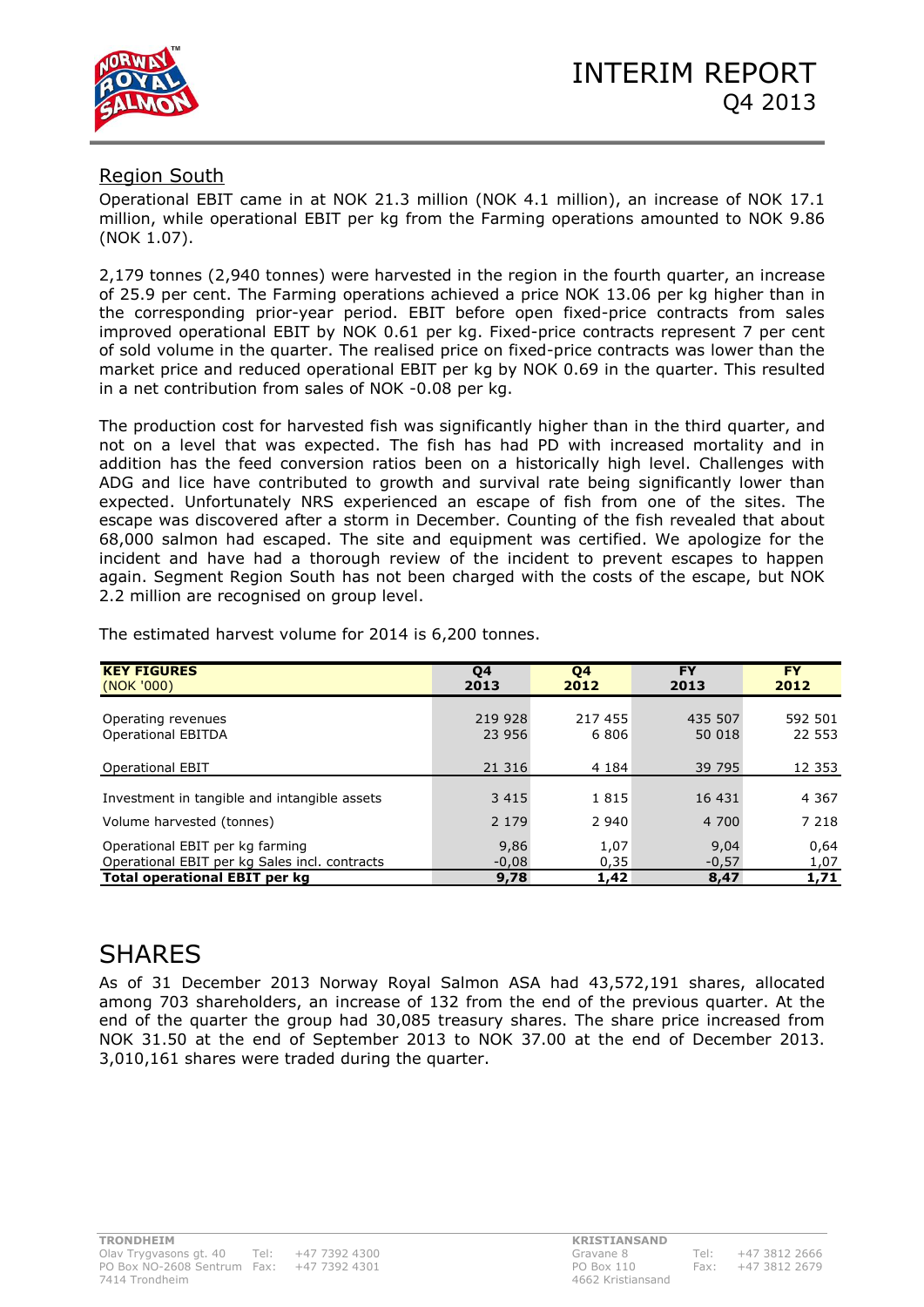

# EVENTS IN AND AFTER OF THE QUARTER

# Agreement on refinancing of the group

Norway Royal Salmon ASA has entered into an agreement with Danske Bank to refinance its credit facilities totaling NOK 700 million over five years. NOK 300 million is an installmentfree long-term loan and NOK 400 million is a short-term overdraft and guarantee facility. The main terms of the agreement reflects the Group's excellent creditworthiness and the bank's belief in NRS. The agreement has one financial covenant requiring an equity ratio of at least 30 per cent and another requiring that the short-term credit facility shall not exceed 75 per cent of the inventory and accounts receivables. The new bank agreement gives the group a very good financial flexibility.

## Purchase, contractual rights and TRS agreements for treasury shares

During the fourth quarter Norway Royal Salmon has extended and entered into new TRS (Total Return Swap) agreements. After these transactions Norway Royal Salmon owns or has a contractual right to 4,299,962 shares, which equates 9.87 per cent of the company's share capital.

## Sickness absence

At 3.1 per cent the Group's sickness absence rate was reduced from the previous quarter. The reduction is due to a fall in long-term absenteeism. The long-term absenteeism represents half of the absence. No personal injuries were reported during the period.

## Approved sites in a new area in Finnmark

The farming operations in Finnmark have received approval for two new sites in Hasvik municipality in Western Finnmark with a MAB totaling 7,200 tons. The sites are located in a new area for group's operations in Finnmark and improve the opportunities for generation separation and further growth in Finnmark. These sites are located in an area where no other operator is established. Overall MAB for all sites in Finnmark is approx. 37,000 tonnes, while the MAB for licenses in Finnmark is 13,230 tonnes.

# MARKET CONDITIONS

The total value of salmon exported from Norway in the fourth quarter was NOK 12.5 billion, an increase of NOK 4.1 billion compared with the fourth quarter of 2012. The increase is due to a significantly higher price than in the same period last year. The average price (Nasdaq) for superior quality salmon was NOK 41.27 (delivered Oslo) per kg. In the same period last year the price was NOK 27.16 per kg (NOS plus NOK 0.75 per kg). Export volumes from Norway in the fourth quarter were 2 per cent higher than last year, such a price increase gives a positive picture of the demand for salmon. At the same time export volumes from Chile rose significantly and contributed to the global supply increasing 3.7 per cent in the fourth quarter. The substantial price increase in 2013 has resulted in significant differences in demand in countries and regions in which NRS trades.

With a moderate rise in consumption and a price increase, the demand for salmon in the EU has been good in the fourth quarter. The EU has increased import of Norwegian salmon by 1 per cent in the fourth quarter. The volume increase is marginally lower than the total supply growth from Norway. Demand for salmon varies significantly within the EU. While Poland, the UK and Germany experienced significant growth, the French market declined by 8 per cent. A reduction of 9 per cent in the PIIGS countries was mainly driven by Greece, which reduced its imports by 78 per cent in the fourth quarter of 2013 compared with the same period last year. With a decline for France and an increase for Poland, Poland is now the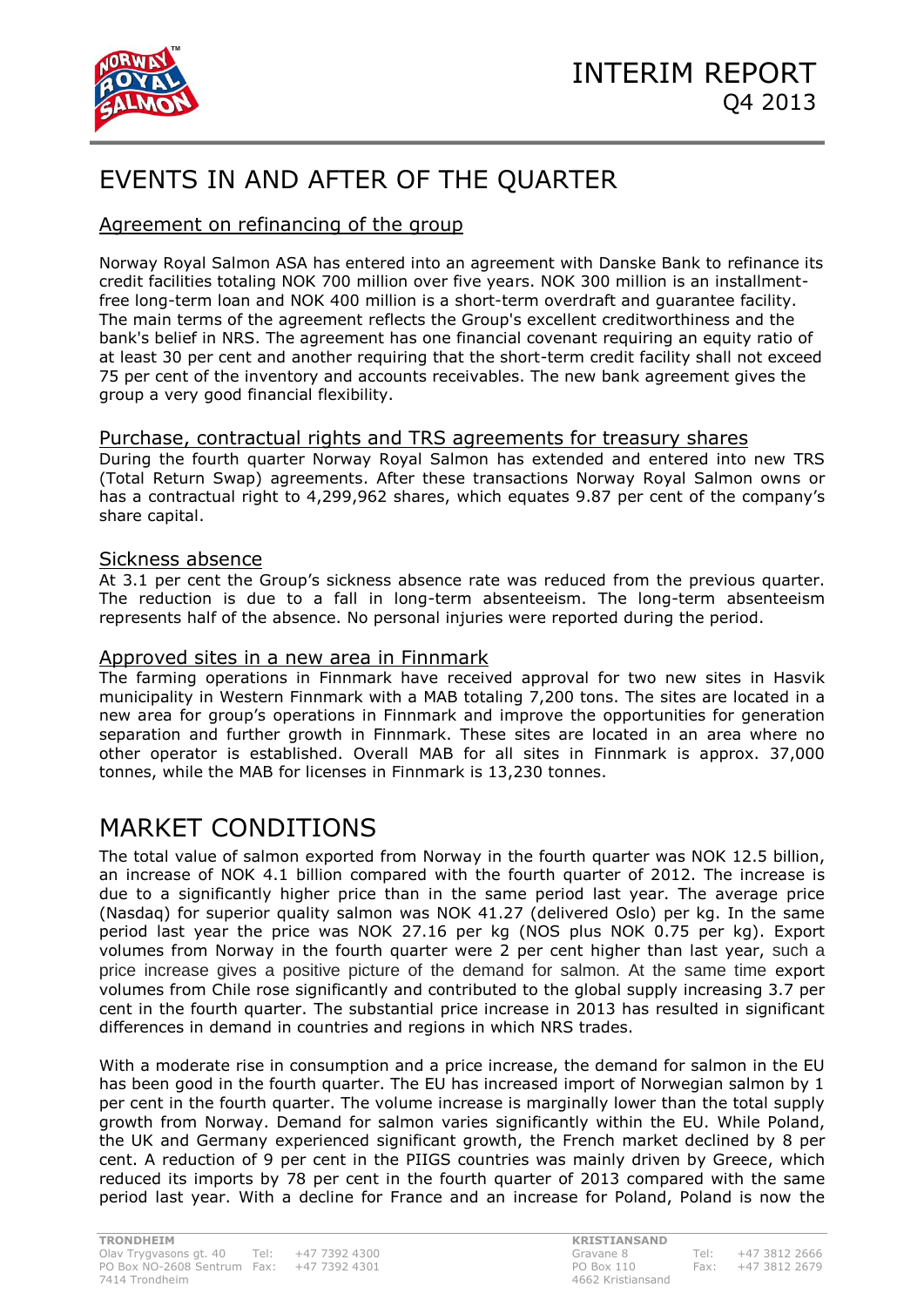

largest importer of Norwegian salmon with a market share of 13.6 per cent. France and Russia follows with market shares of respectively 13.2 per cent and 11.5 per cent.

Imports of Norwegian salmon to Eastern Europe fell during the fourth quarter. Russia, the largest Eastern European importer, reduced its imports of Norwegian salmon by 11 per cent compared with last year. Ukraine's imports decreased by 31 per cent, while Belarus and Kazakhstan imported higher volumes. The reduction in imports to Russia and Ukraine is primarily attributable to the increase in price of salmon, while other Eastern European countries are starting to acquire a taste for Norwegian salmon. Despite falling demand, with a market share of 11.5 per cent in the quarter, Russia is still one of the largest consumers of Norwegian salmon. It is important that trade is unhindered by significant trade barriers. The Norwegian salmon industry is working hard to satisfy all demands from Russia so the underlying positive trend towards Russia can continue.

Despite of higher prices demand from Asia improved during the fourth quarter. In the fourth quarter Japan increased imports of Norwegian salmon marginally because of a substantial increase of fresh fillet. The Chinese region increased its market shares by 14.3 per cent in the fourth quarter. Trade issues with China continued throughout the fourth quarter.

Demand for salmon in the United States was also good in the fourth quarter and imports from Europe to the United States increased for the first time in several quarters. From Norway, volumes increased by 6,200 tonnes to almost 11,000 tonnes in the fourth quarter. The increase was both on fresh fillets and fresh whole fish.

The fourth quarter gave a contribution from the NRS' Sales operation which was below expectations. The underlying margin was good and volumes were up 10 per cent on the corresponding prior-year period, but at the same time provisions for bad debts increased. Not all customers are able to handle the price level and changes. NRS has therefore set aside all our deductible against the credit insured customers that are perceived as unsafe. The volumes of NRS were up 10 per cent on the corresponding prior-year period, which is significantly higher than the exports growth of 2 per cent from Norway. This indicates that NRS is gaining market shares. Previously signed fixed-price contracts resulted in a loss of NOK 5.8 million in the quarter, as salmon prices rose significantly more than NRS expected. NRS' share of fixed-price contracts was low in the fourth quarter, and 9 per cent ownproduced fish was available for the spot market. NRS experienced growth in the fourth quarter in Western and Eastern Europe, while demand in Asia fell slightly.

# OUTLOOK

Volume for 2013 was 25,200 tonnes, 1,800 tonnes lower than estimated in the last quarterly report. The reason is that planned harvest in December was prevented by unforeseen events, such as storms and a diesel leak at a harvesting plant. In addition has the growth in Region South been significantly lower than expected due to biological challenges.

Estimated harvesting volume for 2014 is 29,000 tonnes, an increase of 15 per cent on 2013. Accelerated harvesting in Troms due to challenges with sea lice, and low growth and escapes in the Region South has reduced the estimated harvesting volume.

NRS invest in new technologies with a view to prevent challenges with sea lice. These measures will be both biologically and economically sustainable, and the concept will also be part of our future green production system.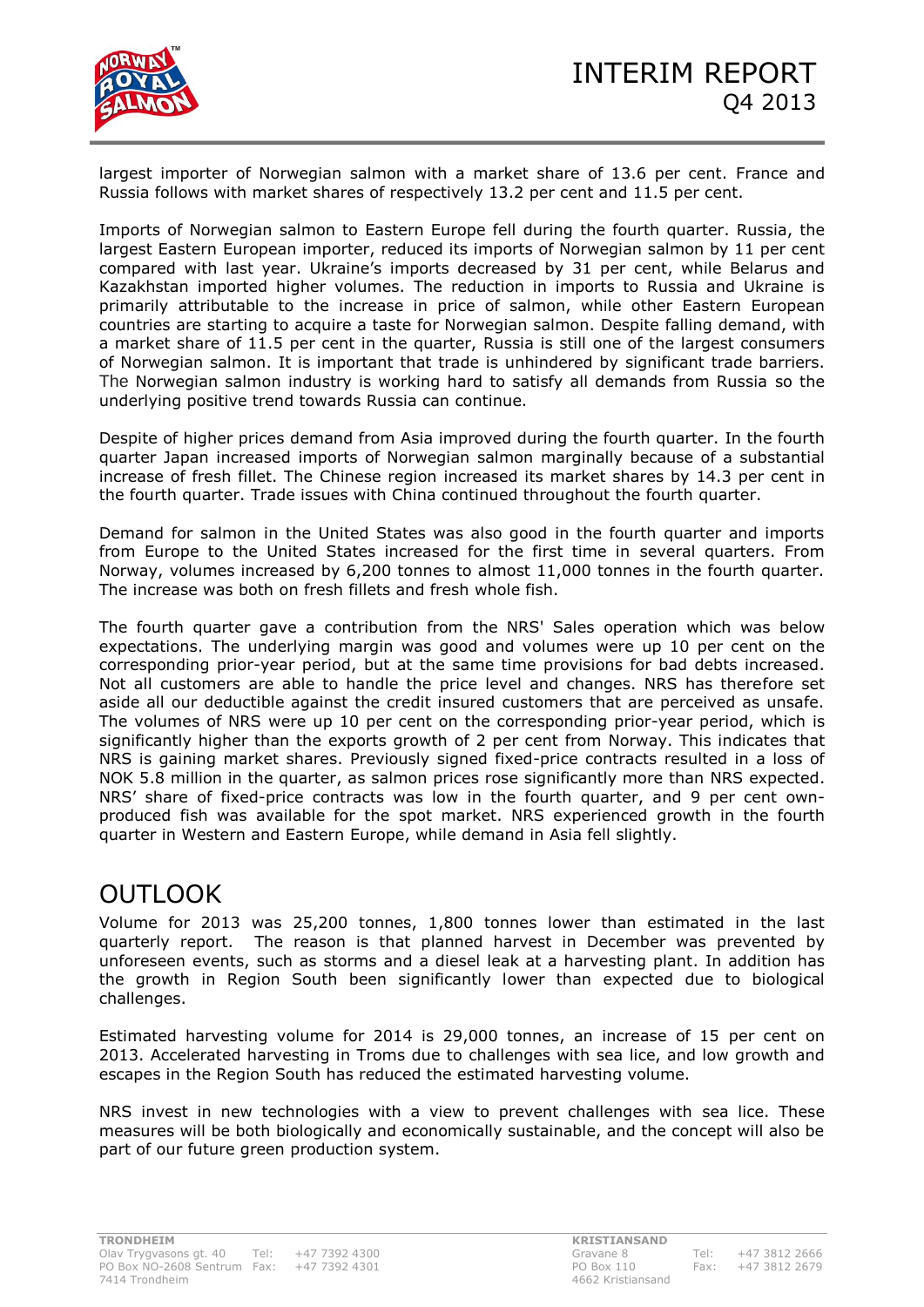

Norway Royal Salmon has nearly full utilization of the MAB for the group. Thus, no significant increase in working capital tied up in biomass is expected going forward.

Farming has hedged prices for 23 per cent of the volume for the first quarter of 2014 and 21 per cent for 2014.

Future market outlook are deemed to be positive due to salmon prices being substantially higher than at the same time last year. At the same time the global supply increased by 3.7 per cent in the fourth quarter. Harvest volumes from Norway are expected to increase in the summer and autumn months of 2014. Growth in Chile is expected to be moderate, so a global supply growth of 3-6 per cent is expected in 2014. Based on this, NRS expect a positive effect on the price for Atlantic salmon in 2014, but with a greater difference between the first and second half year than has been historical differences. The positive market outlook is based on the key assumption that exports will develop normally without major new trade barriers.

Trondheim, 24 February 2014

Helge Gåsø

Kristine Landmark Marianne Johnsen Chair Vice Chair

Inge Kristoffersen Endre Glastad Åse Valen Olsen

John Binde CEO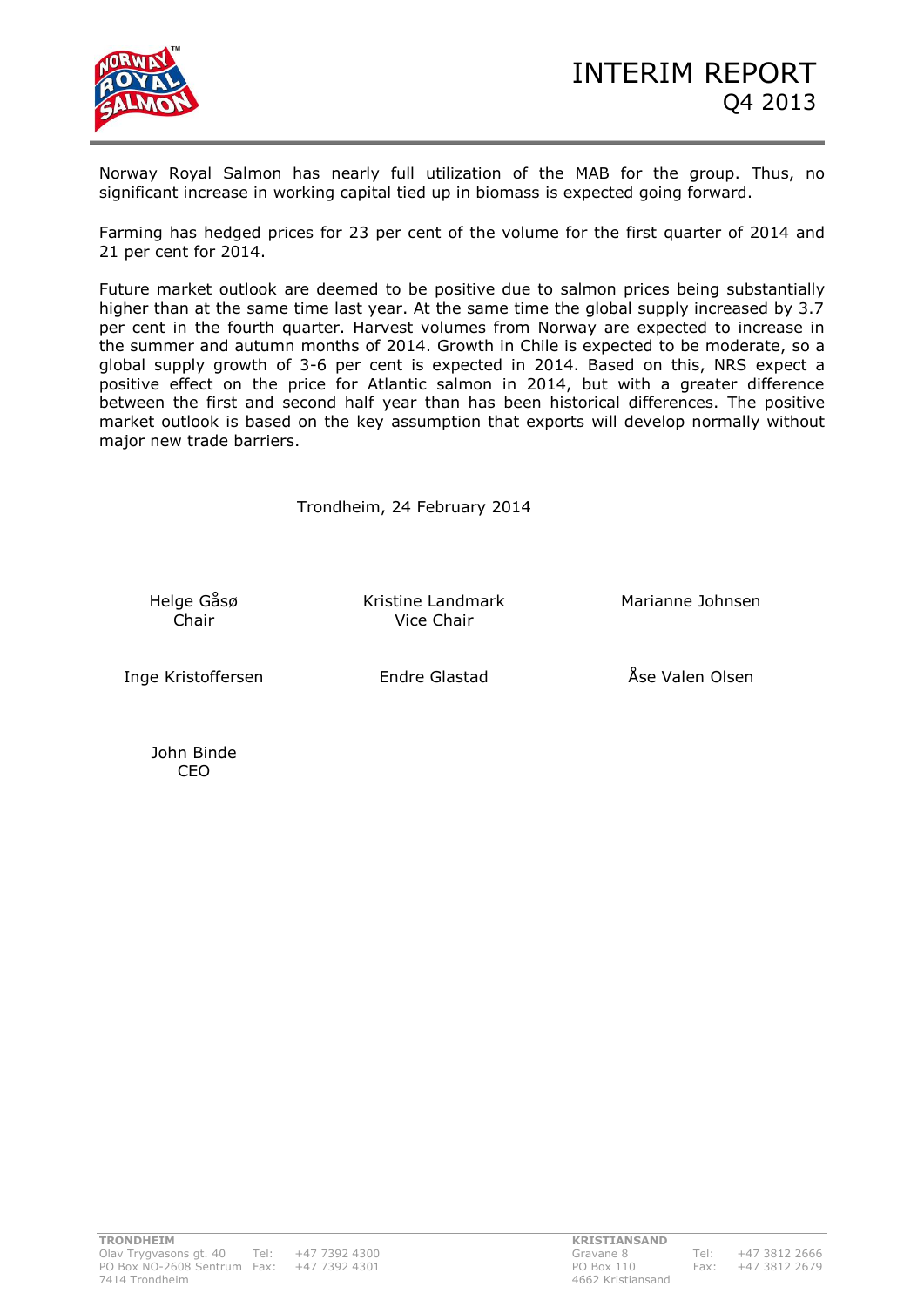

# **INTERIM REPORT INCOME STATEMENT**

| (NOK '000)                     | Q <sub>4</sub><br>2013 | Q <sub>4</sub><br>2012 | <b>FY</b><br>2013 | <b>FY</b><br>2012 |
|--------------------------------|------------------------|------------------------|-------------------|-------------------|
| <b>Operating revenues</b>      | 851 450                | 543 003                | 2 603 712         | 1744266           |
| Cost of goods sold             | 696 777                | 484 823                | 2 137 934         | 1 550 209         |
| <b>Salaries</b>                | 24 209                 | 19 840                 | 85 627            | 71 764            |
| Depreciation                   | 8957                   | 8 0 8 4                | 33 728            | 30 449            |
| Other operating costs          | 30 140                 | 21 773                 | 90 422            | 71 428            |
| <b>Operational EBIT</b>        | 91 366                 | 8 4 8 4                | 256 002           | 20 416            |
| Fair value adjustments         | 4 2 2 8                | $-1710$                | 94 725            | 49 4 28           |
| <b>EBIT</b>                    | 95 594                 | 6774                   | 350 727           | 69844             |
| Gain on financial assets       | 18 7 95                | $\mathbf 0$            | 49 449            | $\Omega$          |
| Income from associates         | 13 566                 | 2 9 7 3                | 28 834            | 10 4 64           |
| Other net financial items      | $-7173$                | $-11692$               | $-32718$          | $-39560$          |
| <b>EBT</b>                     | 120 782                | $-1945$                | 396 292           | 40 748            |
| Tax                            | $-8155$                | 931                    | $-80487$          | $-9130$           |
| Net profit/loss                | 112 628                | $-1014$                | 315 805           | 31 618            |
| <b>Profit attributable to:</b> |                        |                        |                   |                   |
| Parent company shareholders    | 109 823                | $-1355$                | 302 434           | 28 191            |
| Minority interests             | 2 8 0 5                | 341                    | 13 371            | 3 4 2 8           |
| Earnings per share (NOK)       | 2,53                   | $-0,03$                | 6,96              | 0,66              |
| Earnings per share - diluted   | 2,53                   | $-0,03$                | 6,96              | 0,66              |

#### **EXTENDED INCOME STATEMENT**

|                                                  | Q4       | Q4      | <b>FY</b> | <b>FY</b> |
|--------------------------------------------------|----------|---------|-----------|-----------|
| (NOK '000)                                       | 2013     | 2012    | 2013      | 2012      |
| Net profit/loss                                  | 112 628  | $-1014$ | 315 805   | 31 618    |
| Items to be reclassified to profit or loss:      |          |         |           |           |
| Financial assets available for sale (net)        | $\Omega$ | 1985    | $-1985$   | 1985      |
| Cash Flow hedges (net)                           | 491      | 588     | $-5.340$  | 588       |
| Itens not to be reclassified to profit or loss:  |          |         |           |           |
| Actuarial gains/losses) on defined benefit plans | -798     | 4 271   | -798      | 4 2 7 1   |
| Total comprehensive income                       | 112 321  | 5830    | 307 683   | 38 4 63   |
| Total comprehensive income attributable to:      |          |         |           |           |
| Parent company shareholders                      | 109 516  | 5489    | 294 311   | 35 035    |
| Minority interests                               | 2 8 0 5  | 341     | 13 371    | 3428      |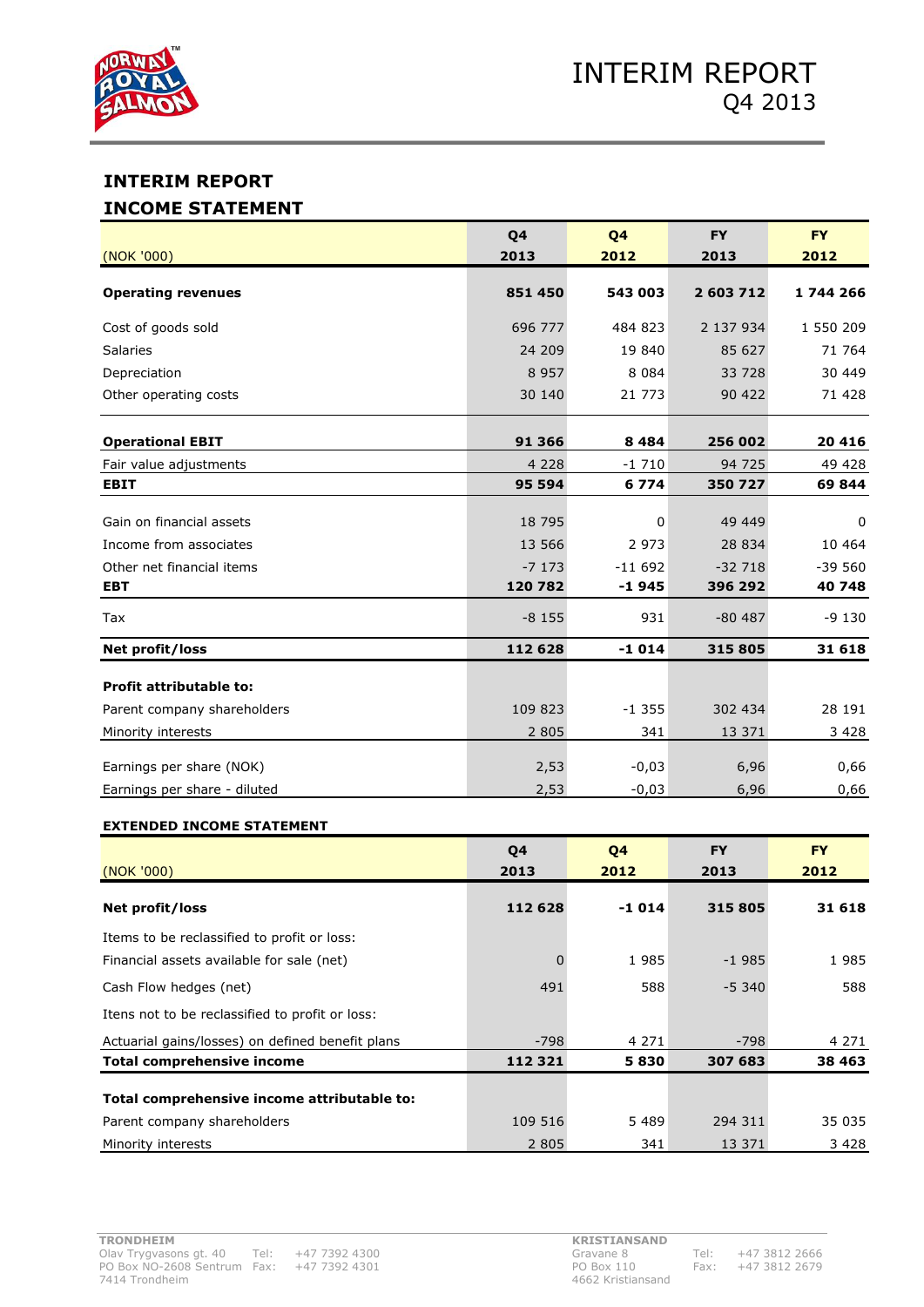

# **BALANCE SHEET**

| (NOK '000)                          | 31.12.2013 | 30.09.2013 31.12.2012 |           |
|-------------------------------------|------------|-----------------------|-----------|
|                                     |            |                       |           |
| Intangible assets                   | 502 887    | 502 887               | 502 887   |
| Property, plant and equipment       | 210 554    | 201 106               | 178 899   |
| Non-current financial assets        | 137 280    | 130 318               | 118 867   |
| <b>Non-current assets</b>           | 850 721    | 834 311               | 800 653   |
| Inventory and biological assets     | 666 276    | 721 618               | 546 556   |
| Receivables                         | 480 883    | 311 908               | 318 463   |
| Bank deposits, cash                 | 53 732     | 48 712                | 9 8 5 4   |
| <b>Current assets</b>               | 1 200 891  | 1 082 237             | 874 873   |
|                                     |            |                       |           |
| <b>TOTAL ASSETS</b>                 | 2051612    | 1916 548              | 1 675 526 |
|                                     |            |                       |           |
| Share capital                       | 43 542     | 43 542                | 43 573    |
| Other equity                        | 771 090    | 661 335               | 522 628   |
| Non-controlling interests           | 54 355     | 51 549                | 40 984    |
| <b>Equity</b>                       | 868 989    | 756 428               | 607 184   |
| Pensions                            | 10 320     | 9854                  | 9854      |
| Deferred tax                        | 231 640    | 231 801               | 161 753   |
| <b>Provisions</b>                   | 241 960    | 241 655               | 171 607   |
|                                     |            |                       |           |
| Long-term interest-bearing debt     | 323 084    | 328 786               | 328 292   |
| Short-term interest-bearing debt    | 184 530    | 163 802               | 247 637   |
| Trade payables                      | 382 944    | 322 333               | 292 655   |
| Tax payable                         | 8 3 1 3    | 780                   | 780       |
| Dividend                            | 0          | 43 542                | 0         |
| Other current liabilities           | 41 792     | 59 222                | 27 371    |
| <b>Current liabilities</b>          | 617 580    | 589 679               | 568 444   |
| <b>TOTAL EQUITY AND LIABILITIES</b> | 2051612    | 1916548               | 1 675 526 |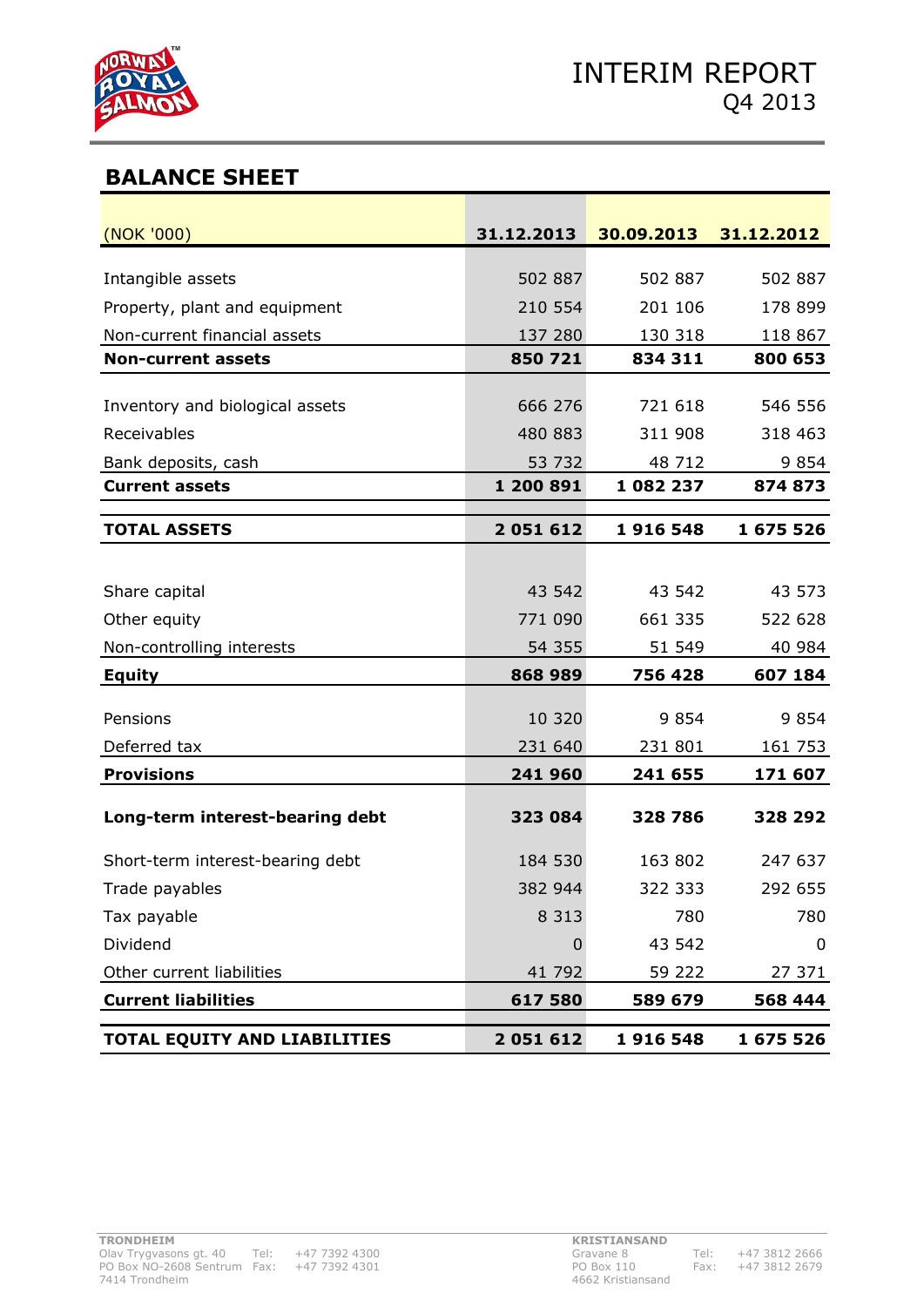

#### **STATEMENT OF EQUITY**

| 31.12.2013                                  |                         | <b>Equity allocated to parent company shareholders</b>                                      |              |          |              |                                            |                     |  |
|---------------------------------------------|-------------------------|---------------------------------------------------------------------------------------------|--------------|----------|--------------|--------------------------------------------|---------------------|--|
| (NOK '000)                                  | <b>Share</b><br>capital | <b>Share</b><br><b>Retained</b><br><b>Treasury</b><br>premium<br>shares<br>earnings<br>fund |              |          | <b>Total</b> | <b>Non-controlling</b><br><b>interests</b> | <b>Total equity</b> |  |
| Equity at 01.01.2013                        | 43 573                  | $\mathbf 0$                                                                                 | 82 029       | 440 595  | 566 199      | 40 984                                     | 607 184             |  |
| Total comprehensive income                  | 0                       | $\mathbf 0$                                                                                 | $\mathbf{o}$ | 294 311  | 294 311      | 13 371                                     | 307 683             |  |
| <b>Transactions with shareholders</b>       |                         |                                                                                             |              |          |              |                                            |                     |  |
| Dividend                                    | 0                       | 0                                                                                           | $\mathbf 0$  | $-43542$ | $-43542$     | $\Omega$                                   | $-43542$            |  |
| Share based payment                         | $\Omega$                | 0                                                                                           | $\Omega$     | $-282$   | $-282$       | $\Omega$                                   | $-282$              |  |
| Purchase/sale of treasury shares            | 0                       | $-30$                                                                                       | 0            | $-2024$  | $-2054$      | $\Omega$                                   | $-2054$             |  |
| <b>Total transactions with shareholders</b> | o                       | -30                                                                                         | 0            | $-45848$ | $-45877$     | o                                          | $-45877$            |  |
| Egenkapital 31.12.2013                      | 43 573                  | -30                                                                                         | 82029        | 689 061  | 814 634      | 54 356                                     | 868 989             |  |

| 31.12.2012                                  |                         | <b>Equity allocated to parent company shareholders</b>                                      |          |          |              |                                            |                     |
|---------------------------------------------|-------------------------|---------------------------------------------------------------------------------------------|----------|----------|--------------|--------------------------------------------|---------------------|
| (NOK '000)                                  | <b>Share</b><br>capital | <b>Share</b><br><b>Retained</b><br><b>Treasury</b><br>premium<br>shares<br>fund<br>earnings |          |          | <b>Total</b> | <b>Non-controlling</b><br><b>interests</b> | <b>Total equity</b> |
| Equity at 01.01.2012                        | 39 611                  | $-1467$                                                                                     | 54 936   | 397 495  | 490 576      | 37 229                                     | 527 805             |
| Total comprehensive income                  | $\mathbf 0$             | 0                                                                                           | 0        | 35 034   | 35 034       | 3427                                       | 38 4 6 2            |
| <b>Transactions with shareholders</b>       |                         |                                                                                             |          |          |              |                                            |                     |
| Share issue                                 | 3 9 6 1                 | $\mathbf 0$                                                                                 | 27 728   | $\Omega$ | 31 689       | $\Omega$                                   | 31 689              |
| Net share issue transaction costs           | 0                       | $\mathbf 0$                                                                                 | $-635$   | $-223$   | $-858$       | $\Omega$                                   | $-858$              |
| Share based payment                         | 0                       | 0                                                                                           | $\Omega$ | 484      | 484          | $\Omega$                                   | 484                 |
| Change in non-controlling interests         | 0                       | 0                                                                                           | $\Omega$ | $-327$   | $-327$       | 327                                        | $\Omega$            |
| Purchase/sale of treasury shares            | 0                       | 1 4 6 7                                                                                     | $\Omega$ | 10 273   | 11 740       | $\Omega$                                   | 11 740              |
| Other changes in accosiates                 | O                       | 0                                                                                           | $\Omega$ | $-2$ 141 | $-2141$      | 0                                          | $-2141$             |
| <b>Total transactions with shareholders</b> | 3961                    | 1467                                                                                        | 27 093   | 8066     | 40 588       | 327                                        | 40 915              |
| Equity at 31.12.2012                        | 43 573                  | 0                                                                                           | 82029    | 440 595  | 566 199      | 40 984                                     | 607 184             |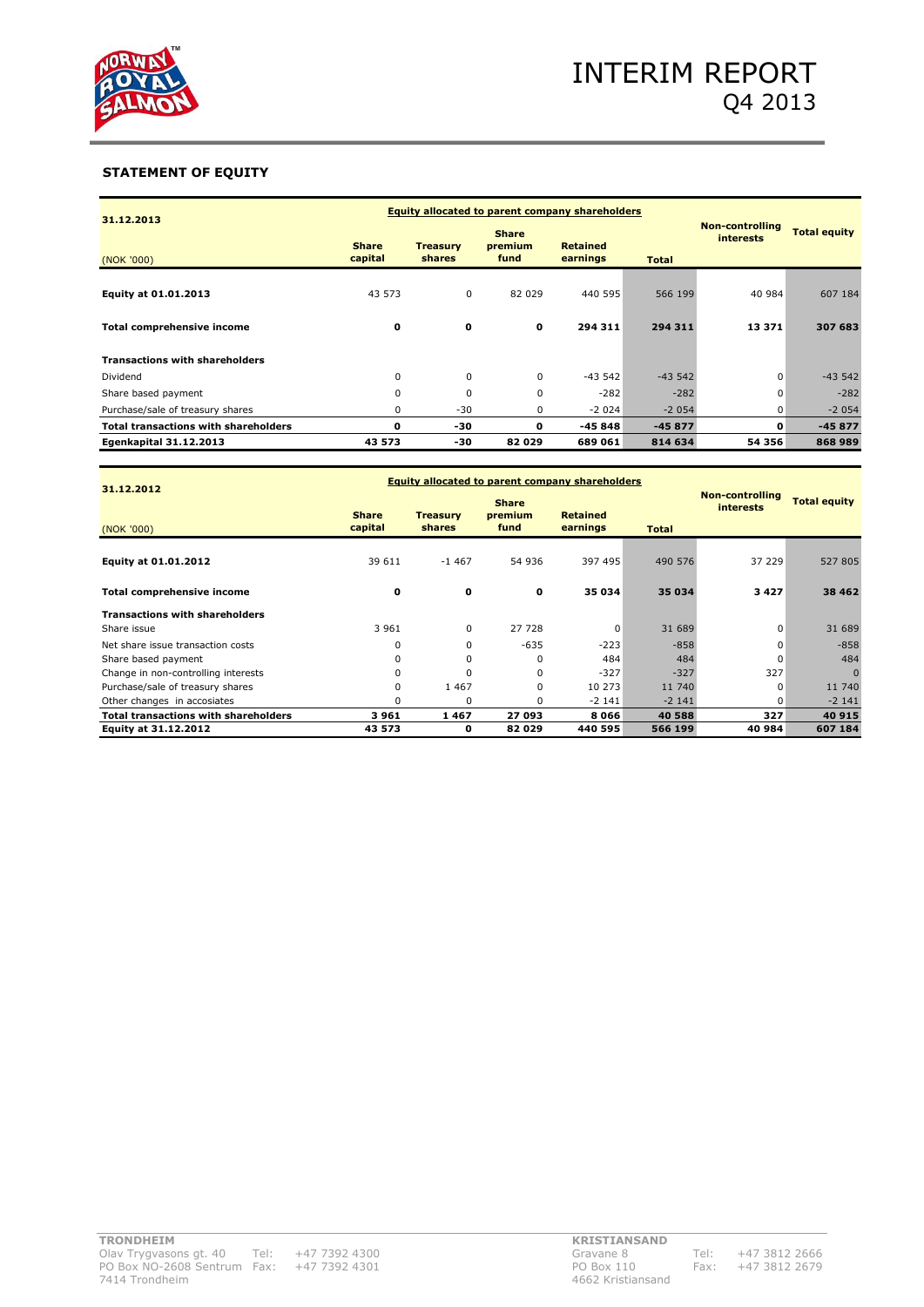

# **STATEMENT OF CASH FLOW**

|                                                               | Q4         | Q4       | <b>FY</b> | <b>FY</b> |
|---------------------------------------------------------------|------------|----------|-----------|-----------|
| (NOK '000)                                                    | 2013       | 2012     | 2013      | 2012      |
|                                                               |            |          |           |           |
| <b>Operational EBIT</b>                                       | 91 366     | 8 4 8 4  | 256 002   | 20 417    |
| Adjusted for:                                                 |            |          |           |           |
| Tax paid                                                      | $-780$     | 0        | -780      | 0         |
| Depreciation                                                  | 8957       | 8 0 8 4  | 33 7 28   | 30 449    |
| Gains $(-)/$ losses $(+)$ on disposal of non-current assets   | $-32$      | $-20$    | $-32$     | $-341$    |
| Share based payment                                           | 63         | 104      | $-282$    | 484       |
| Pension costs with no cash effect                             | 466        | 559      | 466       | 559       |
| Change in inventory / biomass                                 | 58 439     | $-6781$  | $-32736$  | $-85255$  |
| Change in debtors and creditors                               | $-102$ 184 | $-47990$ | $-34941$  | 12 665    |
| Change in other current assets and other liabilities          | $-18258$   | 31 002   | $-9589$   | 18 193    |
| Net cash flow from operating activities                       | 38 037     | $-6558$  | 211835    | $-2828$   |
|                                                               |            |          |           |           |
| Cash flow from investing activities                           |            |          |           |           |
| Proceeds from sale of property, plant and equipment           | 48         | 2 4 0 8  | 48        | 3 0 5 0   |
| Payments for purchase of property, plant and equipment        | $-18421$   | $-8295$  | $-65399$  | $-347$    |
| Proceeds from investments in non-current financial assets     | 19 535     | 0        | 39 958    | 50        |
| Payments for investments in non-current financial assets      | 0          | $-1013$  | $-500$    | $-4416$   |
| Change in loans to associates and others                      | 445        | $-7$     | 1545      | $-907$    |
| Net cash flow from investing activities                       | 1607       | $-6907$  | $-24348$  | $-36970$  |
|                                                               |            |          |           |           |
| Cash flow from financing activities                           |            |          |           |           |
| Receipts from new long-term debt                              | 6 6 3 5    | 3 9 4 7  | 37 302    | 48 231    |
| Long-term debt repayments                                     | $-12711$   | $-9238$  | $-40224$  | $-29331$  |
| Net change in overdraft                                       | 21 102     | 25 170   | $-65393$  | 19 090    |
| Net payments from share issue                                 | 0          | 0        | 0         | 30 499    |
| Purchase and sale of treasury shares                          | 177        | 0        | $-2054$   | 11 740    |
| Interest paid                                                 | $-6285$    | $-9281$  | $-29699$  | $-36781$  |
| Net cash flow from financing activities                       | $-34624$   | 10 598   | $-143610$ | 43 448    |
|                                                               |            |          |           |           |
| Net increase $(+)/$ decrease $(-)$ in cash & cash equivalents | 5020       | $-2866$  | 43878     | 3 649     |
| Cash and cash equivalents - opening balance                   | 48712      | 12 721   | 9854      | 6 205     |
| Cash and cash equivalents - closing balance                   | 53 732     | 9854     | 53 732    | 9854      |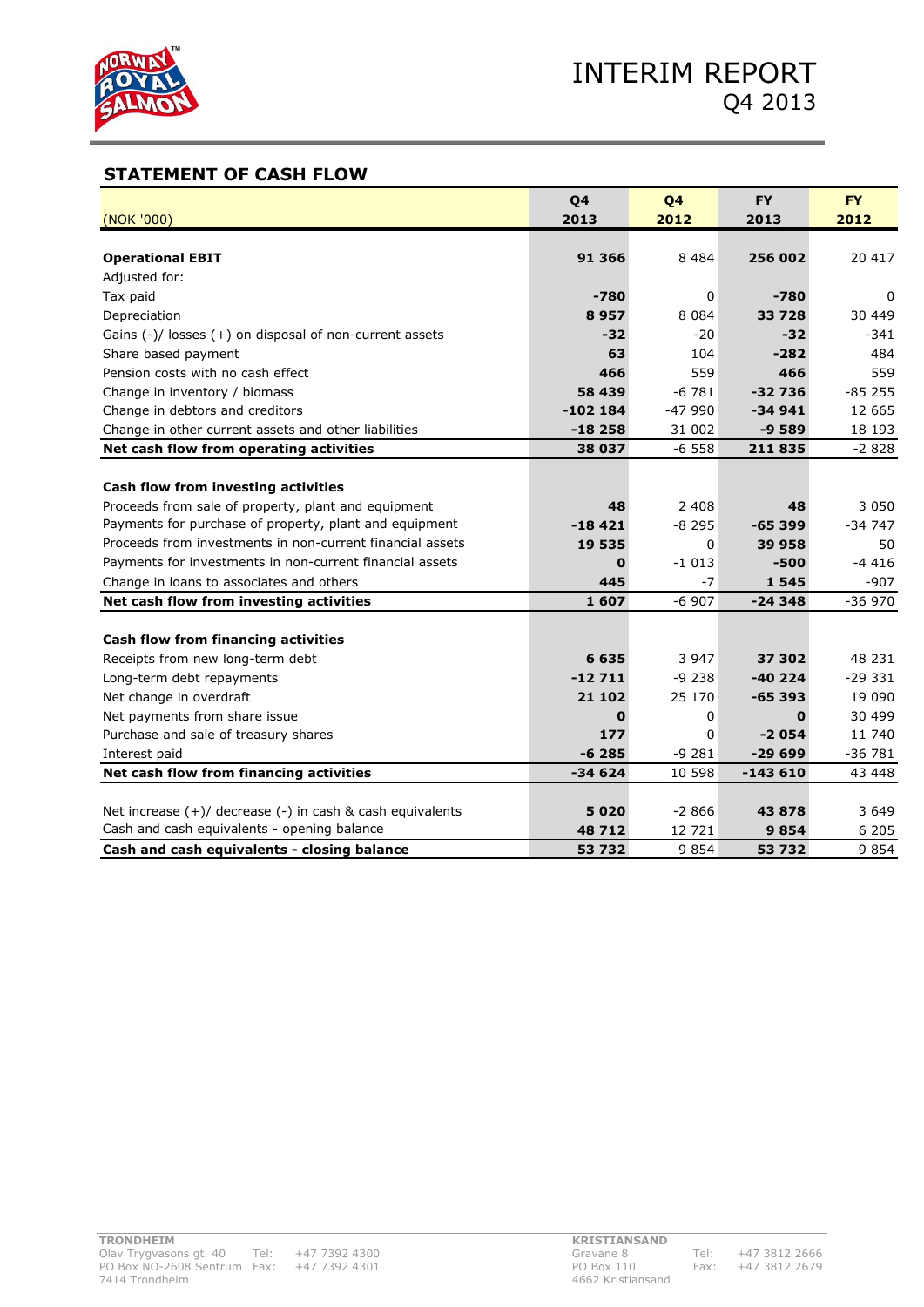

#### **NOTE 1: Accounting principles**

These condensed, consolidated interim financial statements have been drawn up in accordance with International Financial Reporting Standards (IFRSs) and such interpretations as are determined by the EU and published by the International Accounting Standards Board, including the interim reporting standard (IAS 34). The interim financial statements do not include all the information required of an annual financial report and must therefore be read in conjunction with the consolidated financial statements for the 2012 financial year.

The condensed consolidated interim financial statements have not been audited. As a result of rounding differences, numbers or percentages may not add up to the total.

The consolidated financial statements for the Group for the year 2012 are available upon request from the company's head office at Olav Tryggvasons gate 40, Trondheim or at www.norwayroyalsalmon.com.

The Group's accounting principles in this interim report are the same as described in the annual financial report for 2012, with the exception of standards and interpretations referred to in note 2 of the annual financial report for 2012. New standards effective from 2013 which affect the consolidated accounts for 2013 are described below:

#### **IAS 1 Presentastion of financial statements**

The presentation of financial statements has been amended and requires items in Other Comprehensive Income (OCI) to be divideded into two groups; those that may be reclassified to the ordinary comprehensive income in future periods and items that will not be reclassified. The amendment affected the presentation of the total comprehensive income only.

#### **IFRS 13 – Fair value measurement**

IFRS 13 establishes a single source of guidance under IFRS for all fair value measurements. The application of IFRS 13 has not impacted the fair value measurements carried out by the Group. Extended disclosures are included for biological assets (note 3).

#### **IAS 19 Employee benefits**

With effect from 1. January 2013 the Company has applied IAS 19 Employee Benefits and changed the basis for calculating pension liabilities and pension costs. The company has previously used the corridor method of accounting for unrecognized actuarial gains or losses. The corridor method is no longer permitted, all estimates should under IAS 19R be recognized in the statement of Other Comprehensive Income (OCI).

Earlier return on plan assets was calculated using a long-term expected return on plan assets. As a result of the application of IAS 19R, the period's net interest expense is now calculated by applying the discount rate for the liability at the beginning of the period to the net liabilities. Net interest expense therefore consists of interest on the obligation and return on assets, both calculated at the same discount rate. The change in the net pension obligation as a result of premium payments and pension payments are taken into account. The difference between the actual return on plan assets and the return recognised in the profit and loss accounts are expensed as incurred against OCI.

As a result of the change in the treatment of unamortized actuarial gains and losses and calculation of net interest expense, the pension cost increased by NOK 0.1 million for the full year 2012, which is considered immaterial and not restated. Actuarial gains after tax of NOK 4.4 million was recognized in other comprehensive income in 2012. Pension liabilities 31 December 2012 increased to 9.7 million. IAS 19 is applied retrospectively and comparative figures have changed.

The effect of using IAS 19 1 January 2012 and 31 December 2012 against the pension liability, OCI and deferred tax are as follows

|                                    | As at. 31     | <b>January</b> | Movement in |
|------------------------------------|---------------|----------------|-------------|
| (NOK '000)                         | December 2012 | 2012           | the period  |
| Impact on net defined benefit plan | 814           | 6 746          | $-5932$     |
| Impact on deferred taxes           | -228          | $-1.889$       | 1 661       |
| Net impact on equity               | 586           | 4857           | -4 271      |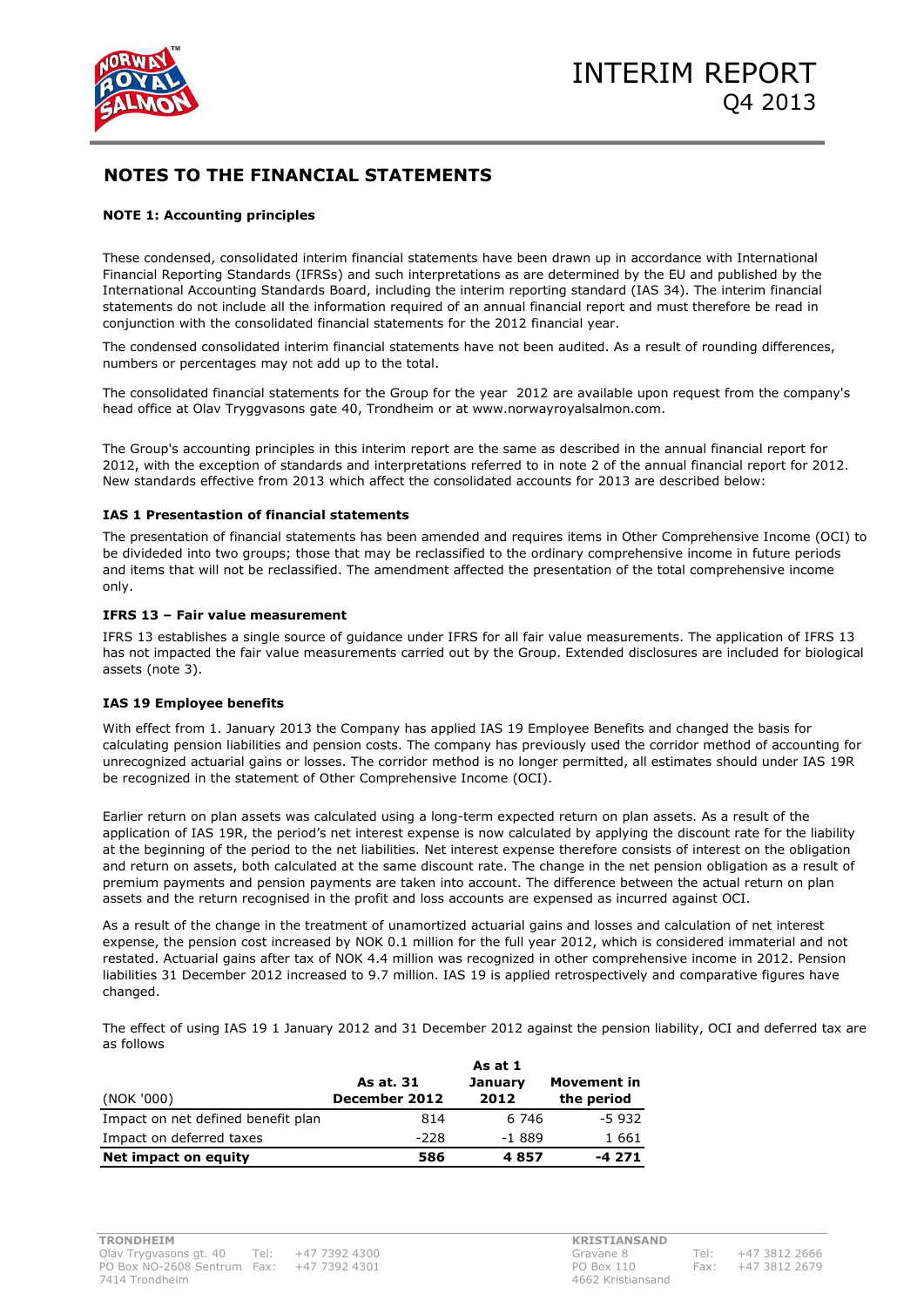

#### **NOTE 2: Segment information**

Operating segments are identified based on the reporting used by Group management to assess performance and profitability at a strategic level. The Group management is defined as the chief operating decision-makers.

The Group's business areas are divided into the Sales and Fish farming. The Sales segment includes the purchase and sale of salmon. The fish farming business includes salmon farming and harvesting activities. The fish farming business is divided into two regions: Region North, which consists of the fish farming business in Senja and West Finnmark; and Region South, which consists of the fish farming business in the area around Haugesund.

Transactions between the segments are made at market terms. Group management reviews monthly reports in connection with the segments.

Performance is evaluated based on operating results (EBIT) per segment.

|                                                                | <b>Sales</b> |         | <b>Region North</b> |         | <b>Region South</b> |         | Eliminations/other |          | Total     |         |
|----------------------------------------------------------------|--------------|---------|---------------------|---------|---------------------|---------|--------------------|----------|-----------|---------|
| (NOK '000)                                                     | 04 2013      | 04 2012 | 04 2013             | 04 2012 | 04 2013             | 04 2012 | 04 2013            | 04 2012  | 04 2013   | 04 2012 |
|                                                                |              |         |                     |         |                     |         |                    |          |           |         |
| Total sales revenues                                           | 845 972      | 542 541 | 235 357             | 110 254 | 86 896              | 78 858  | 4 7 8 4            | 195      | 1 173 008 | 731 848 |
| Internal sales revenues                                        | $\Omega$     | 0       | 234 697             | 110 022 | 86 862              | 78 822  |                    | $\Omega$ | 321 559   | 188 845 |
| <b>External sales revenues</b>                                 | 845 972      | 542 541 | 660                 | 232     | 34                  | 36      | 4 7 8 4            | 195      | 851 450   | 543 003 |
|                                                                |              |         |                     |         |                     |         |                    |          |           |         |
| <b>Operational EBIT</b>                                        | $-657$       | 2 5 8 7 | 79 282              | 7488    | 21 487              | 3 1 4 8 | $-8745$            | $-4738$  | 91 366    | 8 4 8 4 |
| Fair value adjustments                                         | 1 1 3 0      | $-3433$ | 5 7 7 3             | 3 600   | $-2675$             | $-1585$ |                    | $-292$   | 4 2 2 8   | $-1710$ |
| <b>EBIT</b>                                                    | 473          | $-846$  | 85 055              | 11 088  | 18 8 12             | 1 5 6 3 | $-8745$            | $-5030$  | 95 594    | 6 7 7 4 |
| <b>EBT</b>                                                     | $-667$       | $-1002$ | 82 607              | 7 1 3 5 | 16 981              | 7 3 3 5 | 21 862             | $-15413$ | 120 783   | $-1945$ |
| Volume harvested (HOG)                                         |              |         | 6 204               | 4 3 9 7 | 2 1 7 9             | 2 9 4 0 |                    |          | 8 3 8 3   | 7 3 3 7 |
| Operational EBIT per kg                                        |              |         | 12,78               | 1,70    | 9,86                | 1,07    |                    |          | 12,02     | 1,45    |
| Volum sold                                                     | 19858        | 18 115  |                     |         |                     |         |                    |          | 19858     | 18 115  |
| Operational EBIT per kg<br>- of which loss on open fixed-price | $-0,03$      | 0,14    |                     |         |                     |         |                    |          | $-0,03$   | 0,14    |
| contracts per kg.                                              | $-0,29$      |         |                     |         |                     |         |                    |          | $-0,29$   |         |

|                                                                | Sales           |                 |                 | <b>Region North</b><br><b>Region South</b> |                 | Eliminations/other |          | Total                               |           |               |
|----------------------------------------------------------------|-----------------|-----------------|-----------------|--------------------------------------------|-----------------|--------------------|----------|-------------------------------------|-----------|---------------|
| (NOK '000)                                                     | <b>YTD 2013</b> | <b>YTD 2012</b> | <b>YTD 2013</b> | <b>YTD 2012</b>                            | <b>YTD 2013</b> | <b>YTD 2012</b>    |          | YTD 2013 YTD 2012 YTD 2013 YTD 2012 |           |               |
|                                                                |                 |                 |                 |                                            |                 |                    |          |                                     |           |               |
| Total sales revenues                                           | 2 579 059       | 1 736 927       | 759 645         | 347 954                                    | 179 841         | 189 293            | 8 2 1 6  | 999                                 | 3 526 761 | 2 2 7 5 1 7 3 |
| Internal sales revenues                                        |                 | 0               | 743 260         | 341 649                                    | 179 788         | 189 258            |          | $\Omega$                            | 923 049   | 530 907       |
| <b>External sales revenues</b>                                 | 2 579 059       | 1 736 927       | 16 384          | 6 3 0 5                                    | 53              | 35                 | 8 2 1 6  | 999                                 | 2 603 712 | 1 744 266     |
| <b>Operational EBIT</b>                                        | $-14977$        | 21 4 29         | 252 634         | 21 4 65                                    | 42 467          | 4 6 5 3            | $-24123$ | $-27131$                            | 256 002   | 20 416        |
| Non-recurring items                                            | $\Omega$        | $\Omega$        |                 | $\Omega$                                   |                 | $\Omega$           |          | $\Omega$                            |           | $\Omega$      |
| Fair value adjustments                                         | 7 740           | $-5143$         | 68 914          | 47 544                                     | 18 071          | 7 0 2 7            |          | 0                                   | 94 725    | 49 428        |
| EBIT                                                           | $-7237$         | 16 287          | 321 548         | 69 008                                     | 60 538          | 11 680             | $-24123$ | $-27131$                            | 350 727   | 69 844        |
| EBT                                                            | $-10.329$       | 13 0 55         | 306 242         | 51 188                                     | 52 529          | 1 0 6 2            | 47 850   | $-24557$                            | 396 292   | 40 748        |
| Volume harvested (HOG)                                         |                 |                 | 20 491          | 13 944                                     | 4 700           | 7 2 1 8            |          |                                     | 25 191    | 21 162        |
| Operational EBIT per kg                                        |                 |                 | 12,33           | 1,54                                       | 9,04            | 0,64               |          |                                     | 11,71     | 1,23          |
| Volum sold                                                     | 62 141          | 57 673          |                 |                                            |                 |                    |          |                                     | 62 141    | 57 673        |
| Operational EBIT per kg<br>- of which loss on open fixed-price | $-0,24$         | 0,37            |                 |                                            |                 |                    |          |                                     | $-0,24$   | 0,37          |
| contracts per kg.                                              | $-0,56$         |                 |                 |                                            |                 |                    |          |                                     | $-0,56$   |               |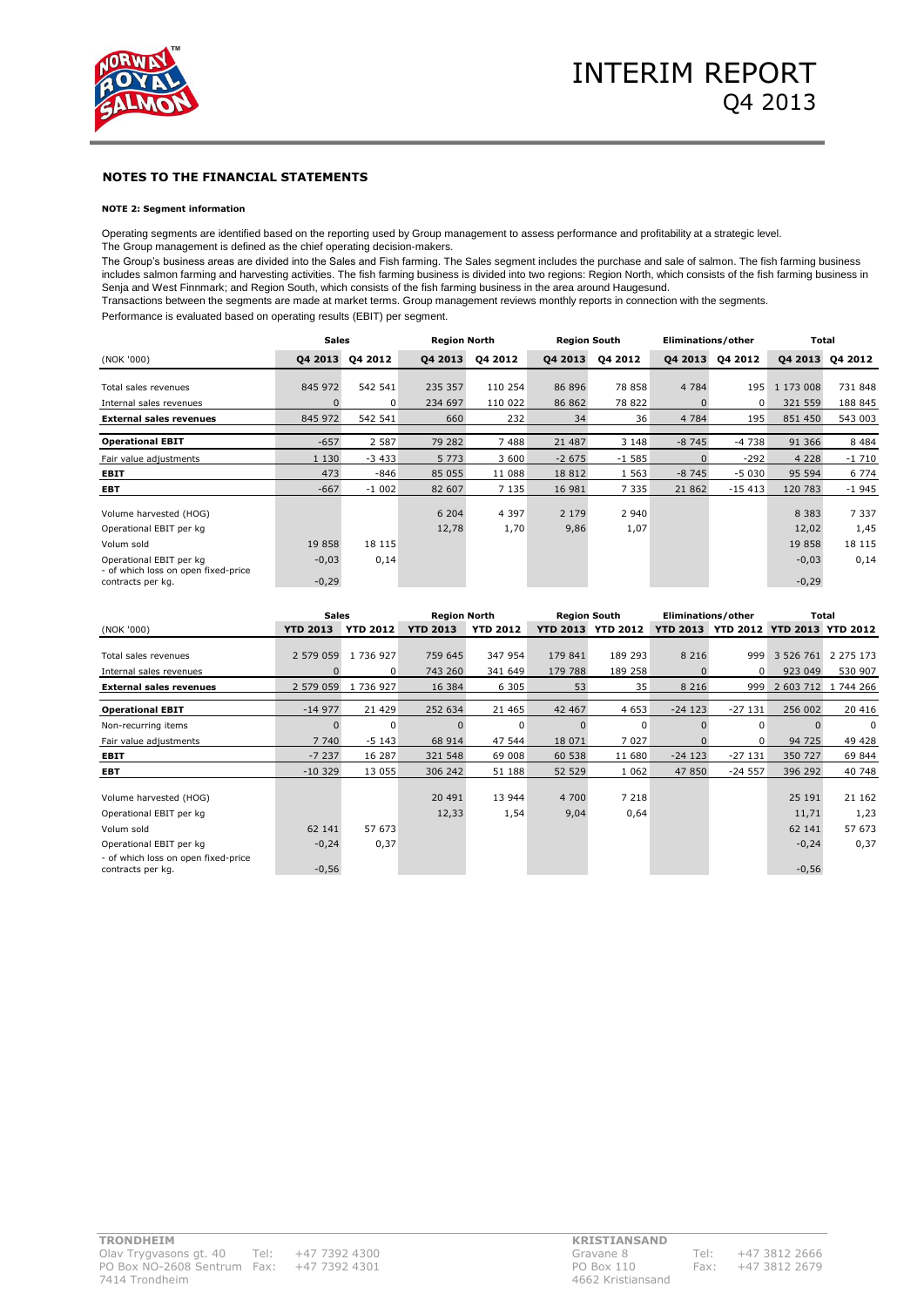

#### **NOTE 3: Biomass**

In accordance with IAS 41, the biomass is recognised at fair value less estimated harvesting and sales costs. Adjustments to the fair value of the biomass are presented on a separate line in the income statement. When estimating the biomass at fair value the best estimate of fair value for fish less than 1 kg is assumed to be accumulated cost, while for fish between 1 and 4 kg a proportionate share of full value is recognised. Harvestable fish (above 4 kg) is valued<br>at full value. An expected fair value below the expected cost wou used when calculating the fair value.

#### **Book value of inventory:**

| (NOK '000)                                                         |          | 31.12.2013 | 30.09.2013 | 31.12.2012 |
|--------------------------------------------------------------------|----------|------------|------------|------------|
| Raw materials                                                      |          | 16 864     | 20 689     | 15 056     |
| Biological assets (biomass)                                        |          | 639 238    | 686 399    | 525 739    |
| Finished goods                                                     |          | 10 174     | 14 530     | 5 7 6 0    |
| <b>Total inventory</b>                                             |          | 666 276    | 721 618    | 546 556    |
|                                                                    |          |            |            |            |
| Specification of the biomass:                                      |          |            |            |            |
| (NOK '000)                                                         |          | 31.12.2013 | 30.09.2013 | 31.12.2012 |
| Biomass at cost                                                    |          | 492 524    | 542 783    | 466 010    |
| Fair value adjustments of the biomass                              |          | 146 714    | 143 616    | 59 729     |
| <b>Book value of the biomass</b>                                   |          | 639 238    | 686 399    | 525 739    |
|                                                                    |          |            |            |            |
| Specification of biological assets - tonnes                        | 04 2013  | 04 2012    | FY 2012    | FY 2012    |
|                                                                    |          |            |            |            |
| Opening balance biological assets                                  | 22 062   | 19 487     | 20 698     | 16 128     |
| Increase due fish put in the sea                                   | 72       | 481        | 1 0 8 9    | 1 1 6 2    |
| Increase due to production in the period                           | 8 5 3 0  | 9 5 7 2    | 29 1 26    | 29 335     |
| Reduction due to harvesting in the period                          | $-10099$ | $-8841$    | $-30.348$  | $-25503$   |
| Non-recurring item and sold biomass                                | $-405$   | $\Omega$   | $-405$     | $-424$     |
| Closing balance biological assets                                  | 20 160   | 20 698     | 20 160     | 20 698     |
|                                                                    |          |            |            |            |
| Specification of biological assets by size - tonnes (round weight) |          | 31.12.2013 | 30.09.2013 | 31.12.2012 |
|                                                                    |          |            |            |            |
| Smaller than 1 kg                                                  |          | 2 6 9 1    | 2 1 9 2    | 1690       |
| $1-4$ kg                                                           |          | 10 957     | 13 0 16    | 6 9 4 0    |
| Larger than 4 kg                                                   |          | 6 5 1 2    | 6853       | 12 068     |
| Biological assets as at 31 December                                |          | 20 160     | 22 062     | 20 698     |

#### **NOTE 4: Fair value adjustments**

Fair value adjustments which are a part of the Group's EBIT, is presented on a separate line in order to give a better understanding of the Group's operating profit from goods sold. The item consists of:

| (NOK '000)                                                                                | 04 2013   | 04 2012    | FY 2013    | FY 2012    |
|-------------------------------------------------------------------------------------------|-----------|------------|------------|------------|
|                                                                                           |           |            |            |            |
| Change in fair value adjustments of the biomass                                           | 3 0 9 8   | $-1269$    | 86 985     | 54 570     |
| Change in provision for onerous sales contracts                                           | 2 4 9 4   | 998        |            | $\Omega$   |
| Change in provision for onerous purchase contracts                                        |           | $-691$     | 1 0 9 5    | $-1095$    |
| Change in unrealised gains/losses on financial fish pool contracts                        | $-1, 364$ | $-748$     | 6 6 4 5    | $-4048$    |
| Total fair value adjustments                                                              | 4 2 2 8   | $-1710$    | 94 725     | 49 4 28    |
| The fair value adjustments has the following effect in the balance sheet:                 |           |            |            |            |
| (NOK '000)                                                                                |           | 31.12.2013 | 30.09.2013 | 31.12.2012 |
|                                                                                           |           |            |            |            |
| Fair value adjustments biomass (inventory and biological assets)                          |           | 146 714    | 143 616    | 59 729     |
| Provision for onerous sales contracts (other current liabilities)                         |           |            | $-2494$    | $\Omega$   |
| Provision for onerous purchase contracts (other current liabilities)                      |           |            |            |            |
|                                                                                           |           |            | $\Omega$   | $-1095$    |
| Fair value of financial fish pool contracts (other receivables/other current liabilities) |           | 3 3 2 7    | 4 6 9 1    | $-3318$    |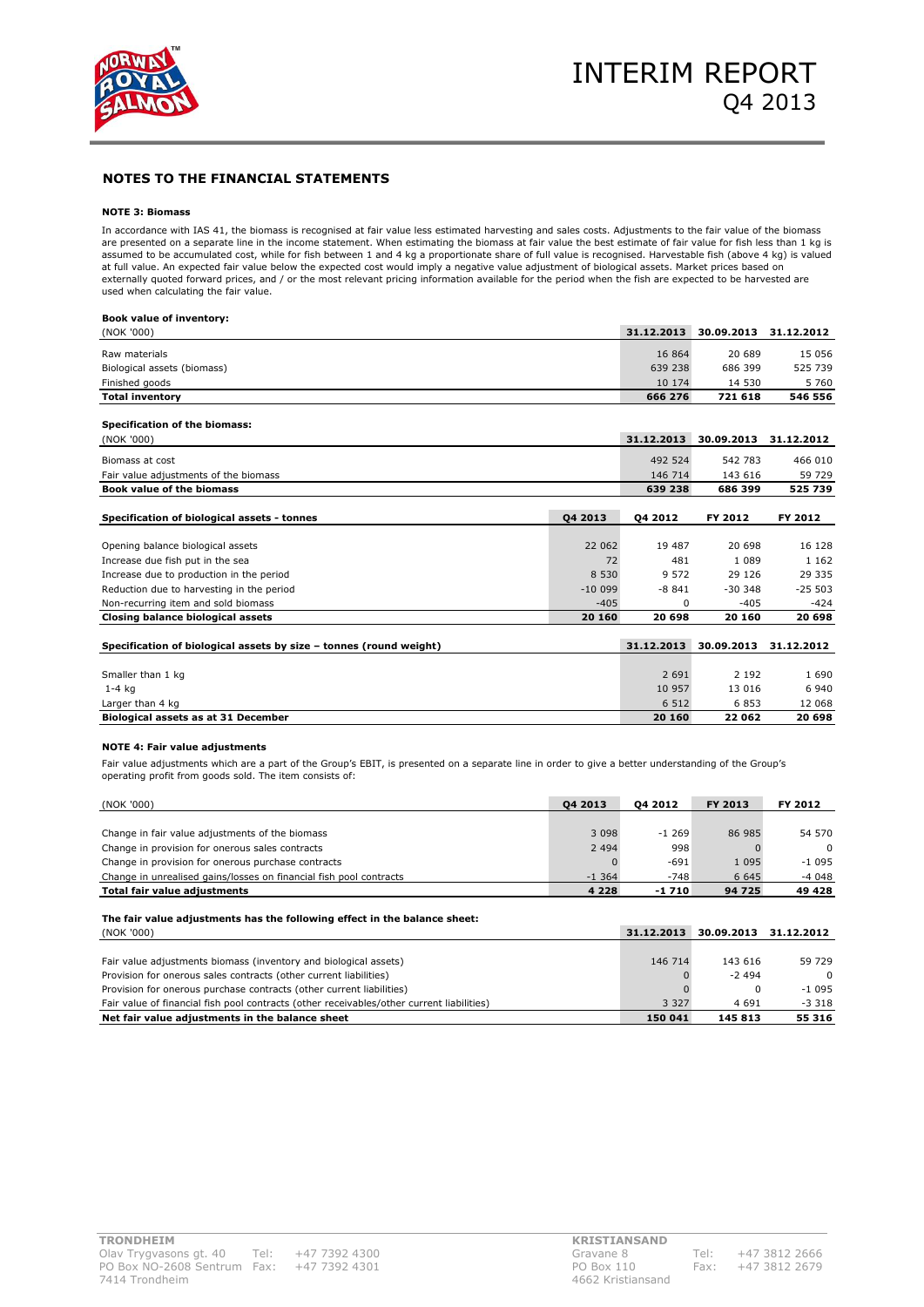

#### **NOTE 5: Non-recurring items**

| (NOK '000)              | 04 2013 | 04 2012 | <b>FY 2013</b> | FY 2012 |
|-------------------------|---------|---------|----------------|---------|
| Extraordinary mortality |         | 9 9 1 9 |                | 9 9 1 9 |
| Costs related to escape | 2 2 1 9 | 0       | 2 2 1 9        | 0       |
| Total                   | 2 2 1 9 | 9919    | 2 2 1 9        | 9919    |

#### **NOTE 6: Transactions with related parties**

The Norway Royal Salmon Group undertakes transactions under ordinary terms and conditions with associates and chain members who are also NRS shareholders. This applies to the purchase of fish from fish-farming companies, as well as the purchase of harvesting services from two of the Group's associates. Smolts are also purchased from associated companies.

Wellboat services with a total value of TNOK 5,057 were purchased from enterprises controlled by the company's Chair Helge Gåsø so far in 2013. These services were priced at the market rate. Services for TNOK 616 were purchased in Q4 2013.

#### *Share-based incentive schemes*

A bonus programme based on "synthetic options" was introduced for the Group's management in the first quarter of 2011. The bonus programme gives entitlement to a cash bonus based on the performance of the company's shares in the Oslo Stock Exchange on the day of quotation; 29 March 2011. Bonuses are calculated 12, 24 and 36 months after the day of quotation, and the bonus programme includes an obligation to invest the net bonus after tax in Norway Royal Salmon ASA (NRS) shares at the market price on the relevant date. Shares purchased in accordance with the bonus programme will be subject to a 12-<br>month lock-up period. All bonus payments are conditional on full-time the share in NRS from the day of quotation to the specified dates, and in relation to price increases during the period on the number of shares covered by the programme.

330,000 of the options expired the first quarter of 2013. After this the scheme covers a total of 330,000 shares allocated to the Group's management. To date in 2013 costs relating to the option scheme have been recognised in the income statement in the amount of NOK 3,166,000. NOK 1,111,000 have been recognised in Q4 2013.

For further details of transactions with related parties, please see the description in the annual report.

#### **NOTE 7: Investments in associates**

| (NOK '000)                  | Shareholding | <b>Book value</b><br>01.01.2013 | Share of<br>profit/loss in<br>the period<br>after tax | Other<br>changes | <b>Book value</b><br>31.12.2013 | Share of volume<br>harvested -<br>tonnes HOG<br>31.12.2013* |
|-----------------------------|--------------|---------------------------------|-------------------------------------------------------|------------------|---------------------------------|-------------------------------------------------------------|
| Company                     |              |                                 |                                                       |                  |                                 |                                                             |
| Wilsgård Fiskeoppdrett AS   | 37,50 %      | 39 906                          | 12 145                                                | $-750$           | 51 301                          | 1 5 2 9                                                     |
| Måsøval Fishfarm AS         | 36,10 %      | 14 976                          | 7 7 6 5                                               | $-6$ 137         | 16 604                          | 689                                                         |
| Hellesund Fiskeoppdrett AS  | 33,50 %      | 26 246                          | 9 1 9 9                                               | $-50$            | 35 395                          | 311                                                         |
| Hardanger Fiskeforedling AS | 31,10 %      | 5 3 4 2                         | 1 3 4 8                                               | $\Omega$         | 6 6 9 0                         |                                                             |
| Espevær Laks AS             | 37,50 %      | 1968                            | $-834$                                                | 0                | 1 1 3 4                         |                                                             |
| Ranfjord Fiskeprodukter AS  | 37,75 %      | 19 442                          | $-947$                                                | $-163$           | 18 3 32                         |                                                             |
| Skardalen Settefisk AS      | 30,00 %      | 2 9 3 4                         | 158                                                   | $\Omega$         | 3 0 9 2                         |                                                             |
| Other                       |              | 48                              | 0                                                     | 0                | 48                              |                                                             |
| Total associates 31.12.2013 |              | 110862                          | 28 834                                                | -7 100           | 132 596                         | 2529                                                        |
| Total associates 31.12.2012 |              | 96 088                          | 10 4 64                                               | 2009             | 108 561                         | 2614                                                        |

\* The harvested volume comprises NRS's share of the harvested volume of associates

The Group's associates own a combined total of nine licences.